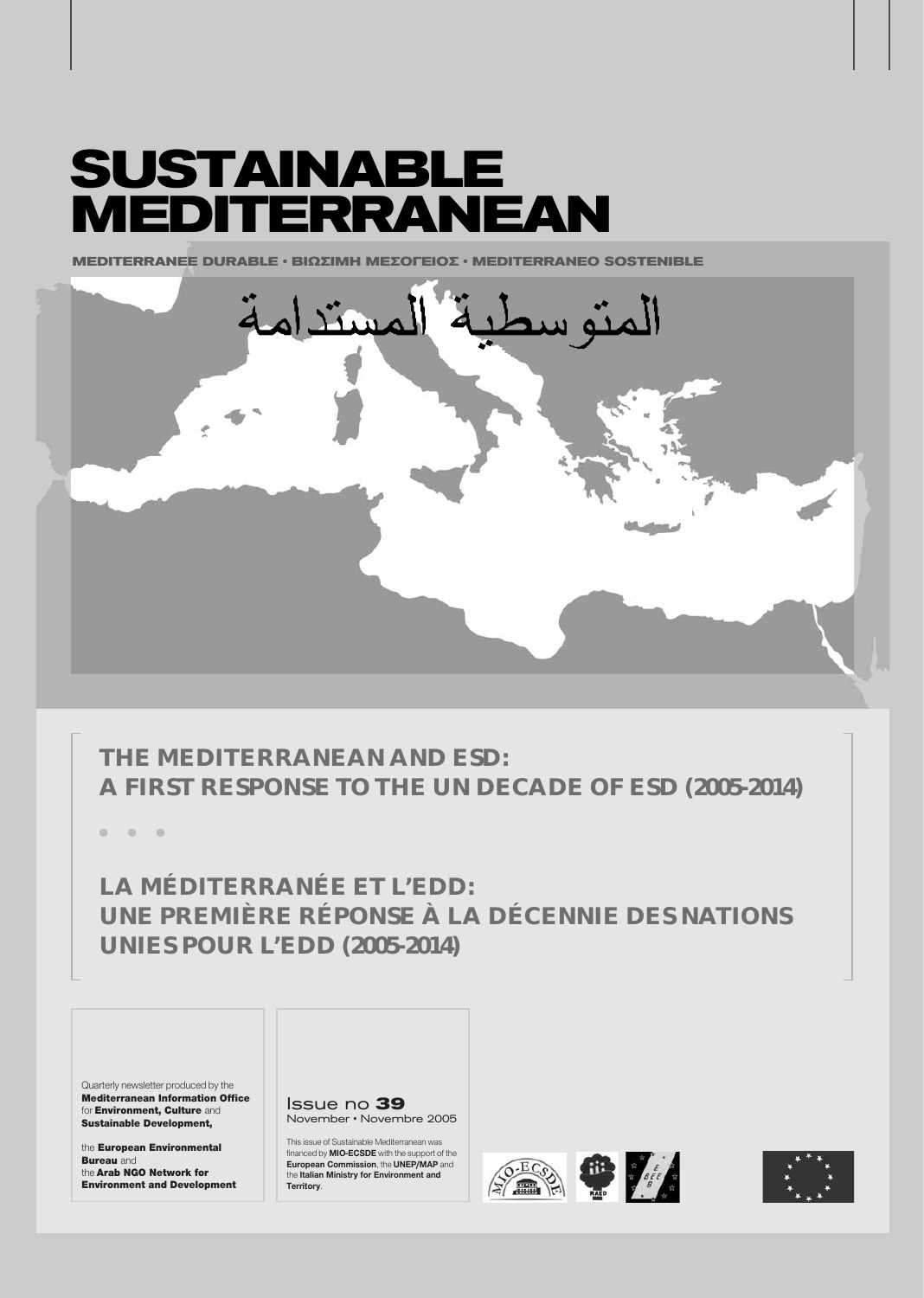**S**ustainable development, from its first global recognition as a guiding principle and target (Rio de Janeiro, 1992), has been understood as based equally on environmental protection, social welfare and stability, and economic viability and prosperity. To change from the current unsustainable models of pro-

duction, consumption and governance to new sustainable ones, fundamental changes are needed. A special type of Education is needed to prepare people, and in particular the youth, for sustainable changes. This Education during its first years was considered by many as synonymous with Environmental Education; economic and social development has been seen as included indirectly as a pre-condition of ecological sustainability. However, in the recent years the need for systematic and focused inputs on the social (including cultural) dimension has, even within Environmental Education, received more attention. To this end, Education for Sustainable Development (ESD) emerged, which faces the challenge of teaching people not only to be environmentally aware, but also to adopt a sustainable lifestyle and develop their capacity to build a future based on ecologically, economically, socially and culturally sustainable solutions. ESD aims at providing learners with the appropriate opportunities and enabling environments to develop knowledge and "life" skills (i.e. decision-making, problem-solving and creative/critical thinking), to stimulate interest and motivation to behave in a responsible way in order to achieve positive changes in their societies, starting with their daily activities.

The UN General Assembly "… *recalling Chapter 36 of Agenda 21, on promoting education, public awareness and training, (Rio de Janeiro, 1992) and the Millennium Development Goal of achieving universal primary education, in particular that, by 2015, children everywhere, boys and girls alike, will be able to complete a full course of primary schooling, … welcoming the Plan of Implementation of the Johannesburg Summit (2002) that confirmed the importance of ESD and recommended that the UN General Assembly consider adopting a Decade of ESD starting in 2005*… *emphasizing that education is an indispensable element for achieving sustainable development*" (Resolution 57/254, December 2002), established the Decade of Education for Sustainable Development (DESD) for the period 2005-2014. The DESD has as basic aim to promote Education as the basis of a sustainable human society and to strengthen international cooperation toward the development of innovative policies, programmes and practices of ESD. UNESCO as the lead agency of the DESD, in consultation with a great number of relevant governmental and non-governmental organizations, international, regional and national, developed the International Implementation Scheme (IIS) of the Decade that was

### **EDITORIAL**

finalized in September 2005. IIS provides a broad framework for all partners to contribute to the Decade. It summarizes the goals and objectives of the Decade, and its relationship to other key education movements. Furthermore, it emphasizes greatly the importance of partnerships and networks in the success of the Decade.\*

According to the International Implementation Scheme: "the DESD promotes a set of underlying values, relational processes and behavioural outcomes, which should characterize learning in all circumstances. The overall goal is to integrate the principles, values, and practices of sustainable development into all aspects of education and learning. This educational effort will encourage changes in behaviour that will create a more sustainable future…for present and future generations".

MIO-ECSDE, in close cooperation with its member organizations, was instrumental in preparing the international community with its ERA-21 Campaign for accepting the Decade, and was deeply involved from the very first endeavors, at regional and international level, to secure the viability and added value of the Decade (Bali and Johannesburg, 2002) and later on, in the drafting of the Decade's IIS. In parallel, MIO-ECSDE in cooperation with the ECO-FORUM promoted the drafting and adoption of a progressive and concise Strategy for ESD in the UNECE region to be used as a "blue print" for other regions within the DESD, as well. In the same line, MIO-ECSDE worked intensively and systematically in order to stimulate awareness and to mobilize Governments and all relevant stakeholders to cooperate and act accordingly for the Launching of the Decade in the Mediterranean region. The Conference for the Launching became reality on 26-27 November 2005 in Athens and linked all relevant political and scientific initiatives together. It was organised by the Hellenic Ministry of National Education & Religious Affairs with the support of the Italian Ministry for Environment & Territory, UNEP/MAP and MIO-ECSDE and under the auspices of the Greek Parliament, UNESCO and UNECE. The Conference was attended by 240 participants from 26 Mediterranean countries, EU and non-EU, among them representatives of Ministries of Education, Ministries of Environment, International Organisations, Universities, NGOs, the private sector and many educators.

The Conference offered an ideal opportunity to link DESD with the two major regional initiatives: the UNECE Strategy of ESD and the Mediterranean Strategy for Sustainable Development - MSSD (see *"Scope and Political Background"*). Furthermore, the *state-of-the-art of ESD in the formal educational systems* of various countries from the South and the North of the region were presented, as well as *formal and non-formal initiatives on ESD* at regional, sub-regional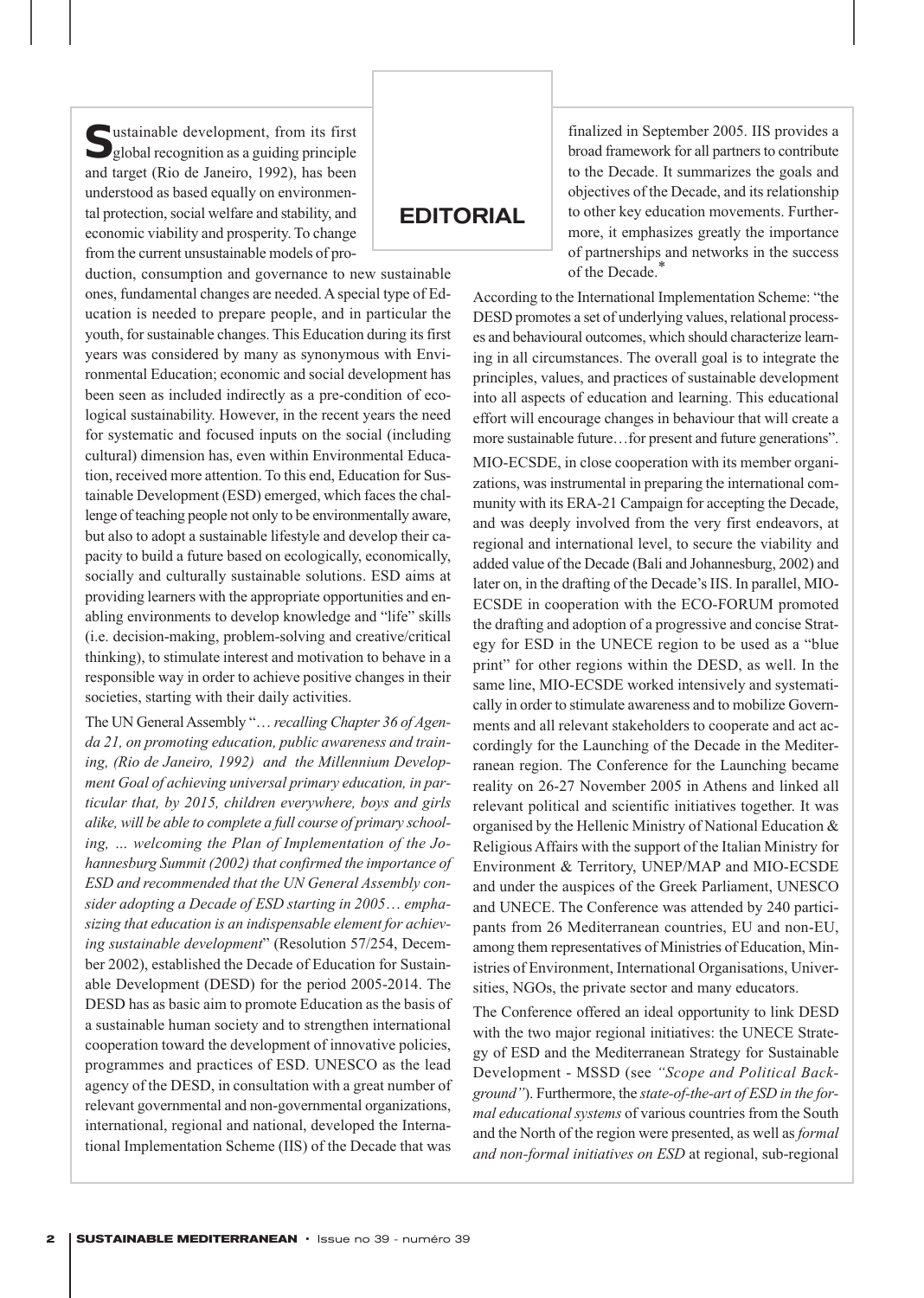and national level. In general, the meeting provided the opportunity to discuss ESD issues of particular importance in the Mediterranean region. Also, an attempt was made to raise political will to support the institutional and operational framework for ESD. To this end, in the second day participants discussed and unanimously agreed upon the *Resolution* of the Conference that calls for the development of a Mediterranean Strategy on ESD, "…*using the UNECE Strategy for ESD as a prototype"*.

This special edition of "Sustainable Mediterranean" presents the main and characteristic inputs made during the Conference, concerning initiatives at national and international, formal and non-formal level. The *Background Document* and the agreed *Resolution* are also included.

(\*) IIS is accessible at UNESCO website: http://portal.unesco.org/education/ as well as at MEdIES website: www.medies.net

# **CONTENTS**

|  | The Scope and Political Background of the Athens Conference<br>for the Official Launching of the UN Decade of Education |   |
|--|-------------------------------------------------------------------------------------------------------------------------|---|
|  | for Sustainable Development in the Mediterranean region                                                                 | 4 |
|  | Supporting statement by UNESCO Director-General Mr. Koichiro                                                            |   |
|  | Matsuura                                                                                                                | 5 |
|  | The UNECE Strategy for Education for Sustainable                                                                        |   |
|  | Development, Ms. Ella Behlyarova, UNECE Steering Committee                                                              |   |
|  | on ESD, Environment and Human Settlements Division                                                                      | 5 |
|  | "From citizenship towards sustainability: linking vision and                                                            |   |
|  | action", Ms. Elda Moreno, Head of the Natural Heritage Division,                                                        |   |
|  | <b>Council of Europe</b>                                                                                                | 6 |
|  | The conceptual framework of Education for Sustainable                                                                   |   |
|  | Development: Evolution and Development up to Athens 2005,                                                               |   |
|  | Prof. Michael J. Scoullos, Member of the Greek Committee for                                                            |   |
|  | <b>ESD, MIO-ECSDE Chairman</b>                                                                                          | 9 |
|  |                                                                                                                         |   |

■ The lessons of the 3<sup>rd</sup> World Environmental Education Congress, **2-6 October 2005, Torino, Italy, Ms. Silvia Zaccaria, 3rd WEEC Organizing Committee 11 and 2016 11 and 2016 12 and 2016 12 and 2016 12 and 2016 12 and 2016 12 and 2016 12 and 2016 12 and 2016 12 and 2016 12 and 2016 12 and 2016 12 and 2016 12 and 2016 12 and 2016 12 and 2016 12 and 2** 

- **SEMEP** project of UNESCO to "Discover biodiversity and cultural **diversity of our Mediterraean cities", Dr. Drasko Serman, SEMEP National Coordinator, Croatia** 12
- The topics of the national case of SEMEP in Greece, Mr. **Theodoros Oreinos, SEMEP National Coordinator, Greece** 13
- Comment la France inscrit-elle l'éducation dans sa politique de **développement durable, Pr. Michel Ricard, Président du Comité national français de la Décennie des Nations Unies pour l'éducation vers un développement durable** 14
- State-of-the-art of ESD in the Italian formal educational system, **Mr. Paolo Soprano, Director, Ministry for Environment & Territory, Italy** 15
- **Education à l'environnement et à la durabilité en Tunisie et dans la région euro-méditerranéenne, Mr. Mohsen Khamari, Chargé de Mission, Ministère de l'Environnement et du Développement Durable, Tunisie** 17
- Resolution of the Athens Conference for the Official Launching **of the UN Decade of Education for Sustainable Development in the Mediterranean region** 19

**The views and opinions expressed in Sustainable Mediterranean by individual contributors do not necessarily reflect those of MIO-ECSDE or those of our sponsors.**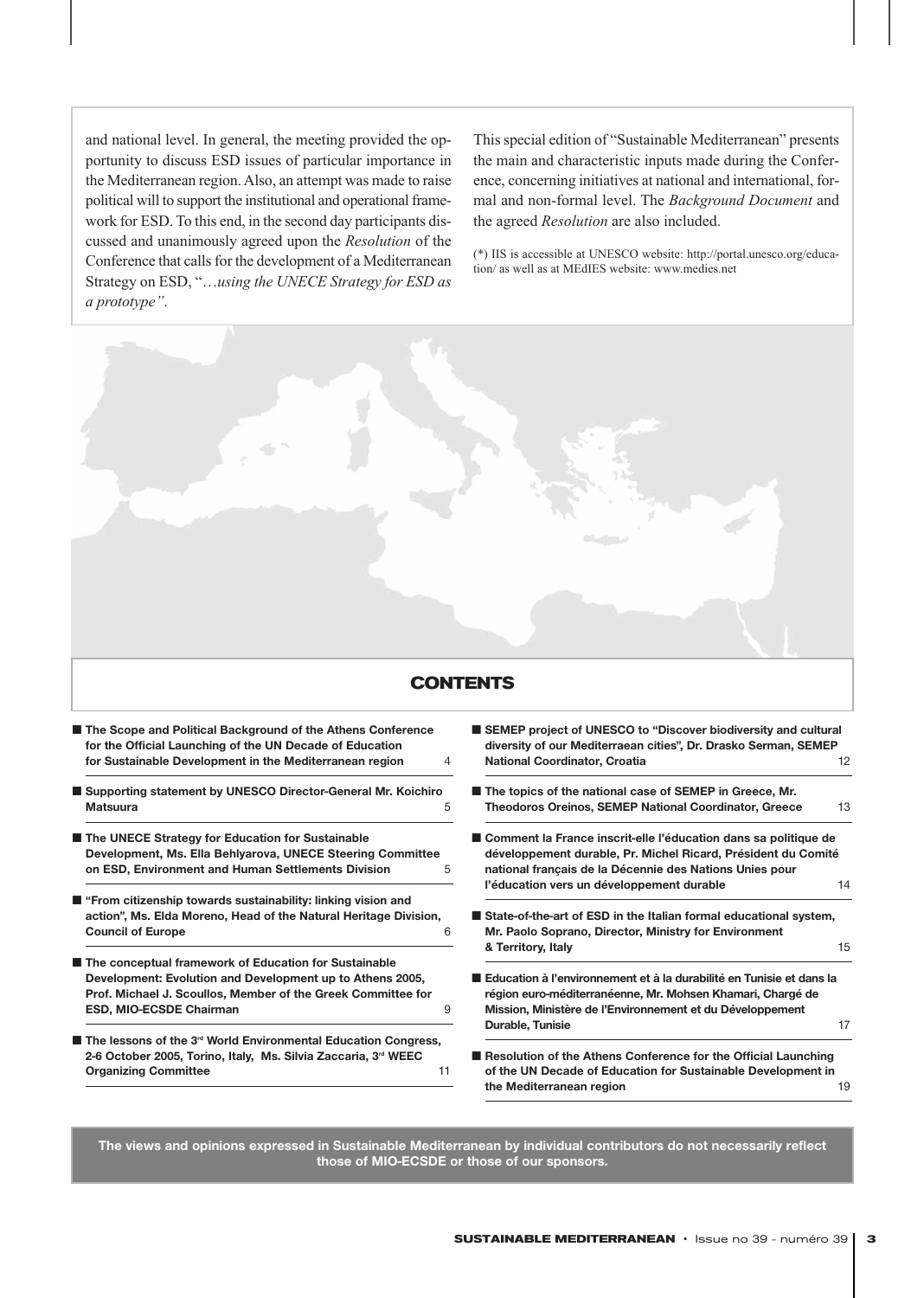#### **The Scope and Political Background of the Athens Conference for the Official Launching of the UN Decade of Education for Sustainable Development in the Mediterranean Region**

**E**ducation for Sustainable Development (ESD) has roots back to the first UN Conference on the Human Environment (1972). It is known that Chapter 36 of the Rio Declaration (1992) recognized Education as the prerequisite for Sustainable Development and described the needed provisions for such education.

In 1995 a major UNESCO International Workshop was held in Athens on "Reorienting of Environmental Education (EE) to Sustainable Development" which recommended the organization of an International Conference to examine the issue on the occasion of the 20 years of Tbilisi (1977), which had formally introduced EE, and 5 years after the Rio Earth Summit (1992). Indeed the Conference "Environment and Society: Education and Public Awareness for Sustainability" took place in Thessaloniki in 1997 attended by 1,400 participants from 84 countries, the Director General of UNESCO and many ministers. The "Thessaloniki Declaration" is an important document cited frequently and to a large extent constitutes the basis of the recent developments.

In view of the Johannesburg World Summit (2002) several initiatives among which the Campaign ERA 21 (Education Re-affirmation for the  $21<sup>st</sup>$  Century) led by MIO-ECSDE requested a new effort for appropriate education in order to promote sustainable development and reach the Millennium Development Goals (MDGs). In Johannesburg, the UN Decade for Education for Sustainable Development (UN DESD) was decided to run from 2005 to 2014 and UNESCO was entrusted with its coordination and leadership.

Simultaneously, a major Type II Initiative to promote such education in the Mediterranean Region, MEdIES (Mediterranean Educational Initiative for Environment and Sustainability) was launched by Greece, UNESCO, UNEP/MAP, GWP-MED and MIO-ECSDE. Since then Italy has joined its Core Group while most other Mediterranean countries and stakeholders participate in its Task Group.

During the Greek Presidency of the EU, the UNECE Environment Ministries at their "Environment for Europe" Conference in Kiev (May 2003) asked a Drafting Group to prepare a Strategy for Education for Sustainable Development (SESD). The Strategy was finally adopted by the Ministries of Education and Ministries for Environment of the 55 Countries of the region (including all European countries, Turkey, Israel, the Central Asian countries and also Canada and USA) in Vilnius, on March 2005.

Fifteen of the UNECE countries are Mediterranean. In the Mediterranean "eco-Region" which does not correspond to a single UN-region, the only operational UN body existing is UNEP-MAP (UN Environment Programme-Mediterranean Action Plan), the Secretariat of the Barcelona Convention, which celebrated this year its 30th anniversary.

The Mediterranean Commission for Sustainable Development (MCSD) operates under the Barcelona Convention. It has recommended to all the Mediterranean countries to agree on a Mediterranean Strategy of Sustainable Development (MSSD) which was finally adopted in Portoroz, Slovenia in November 2005, together with a Declaration and recommendations for 2006-2007. In all these texts ESD is recognized as very important and action is recommended to be taken in the framework of the UN DESD.

In the MSSD, under Objective 4, it is explicitly stated that *"Education and training particularly Education for Sustainable Development (ESD) are recognized as a prerequisite for improved Governance. In view of the adoption by 13 Contracting Parties of the Strategy for Education for Sustainable Development (Vilnius 2005) this could be used as a blueprint for concerted action."*

Furthermore, under 3.2. "Strengthening capacities, involve actors and mobilize financial resources (orientation and actions)" para. 3 reads:

*"Introduce sustainable development into educational curricula, from primary school right up to universities and graduate schools and contribute to the implementation at Mediterranean level of the Thessaloniki UNESCO Conference Declaration (1997), the United Nations resolution on the Decade for Education for Sustainable Development (2005-2014) and the Strategy for Education for Sustainable Development (Vilnius 2005)."*

The present (Athens 2005) meeting is invited to formally launch the UN DESD in the Mediterranean Region raising the awareness and political will for the recognition and promotion of Education for Sustainable Development in the relevant countries and examine the possible ways in which the UNECE Strategy for ESD could best be utilized as a blueprint for a MEDITERRANEAN STRATEGY ON EDUCATION FOR SUSTAINABLE DEVELOPMENT for the entire Mediterranean region.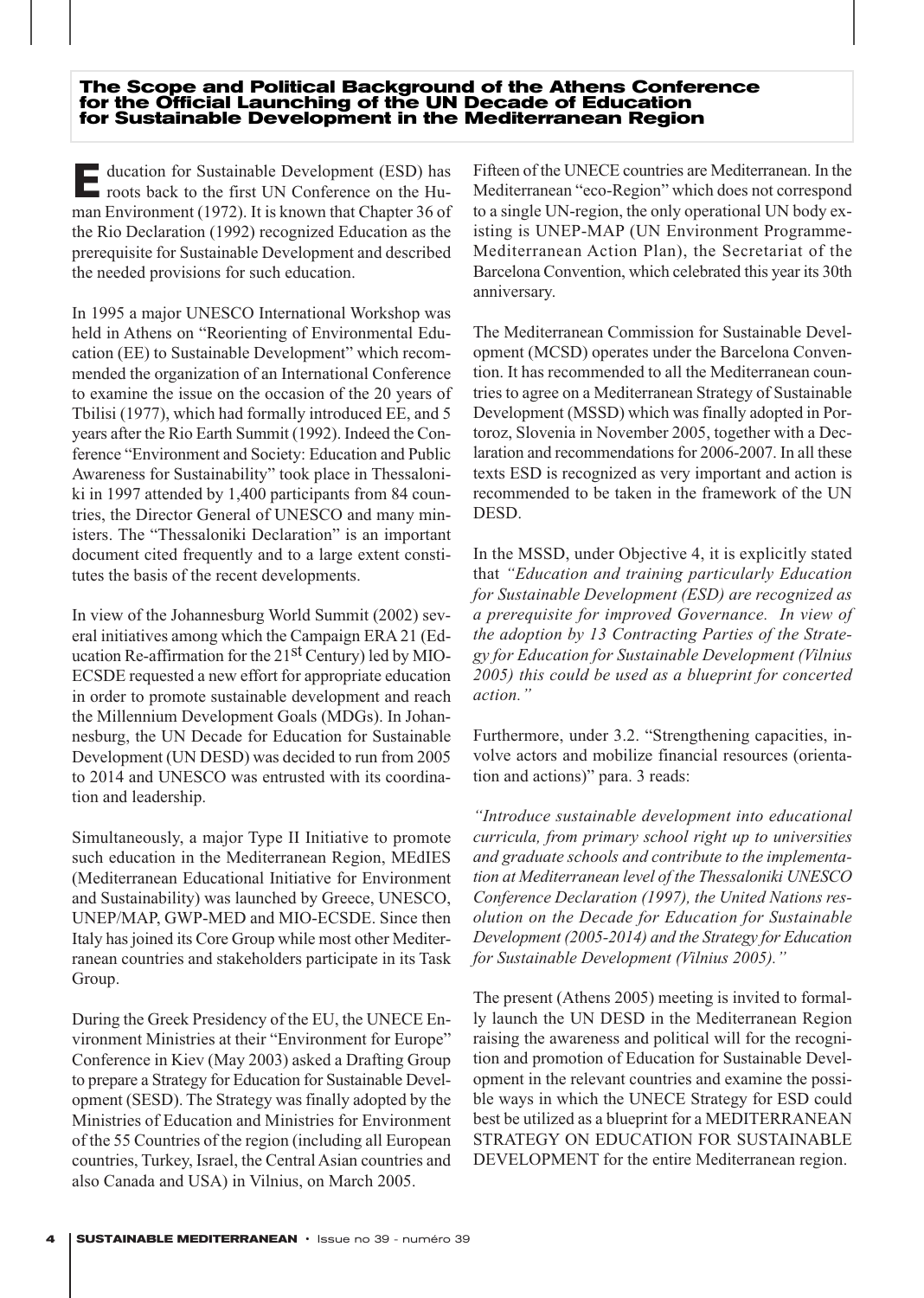#### **Supporting statement from Mr Koïchiro Matsuura, Director-General of UNESCO, for national launch events pertaining to the UN Decade of Education for Sustainable Development (DESD) under the auspices of UNESCO National Commissions**

The United Nations Decade of Education for Sustainable Development (2005-2014) is a far-reaching and complex undertaking. Its conceptual basis, socio-economic implications, and environmental and cultural connections make it an enterprise which potentially touches on every aspect of life. The overall goal of the Decade is to integrate the values inherent in sustainable development into all aspects of learning to encourage changes in behaviour that allow for a more sustainable and just society for all. Its basic vision is a world where everyone has the opportunity to benefit from education and learn the values, behaviour and lifestyles required for a sustainable future and for positive societal transformation.

Launch events at national and regional levels are important events in this international endeavour for mobilizing policy-makers, educators, experts, civil society, youth, children, community leaders and the general public in favour of the five objectives of the Decade, which are to:

✦ Give an enhanced profile to the central role of education and learning in the common pursuit of sustainable development;

- ✦ Facilitate links and networking, exchange and interaction among stakeholders in education for sustainable development;
- ✦ Provide a space and opportunity for refining and promoting the vision of and transition to sustainable development – through all forms of learning and public awareness;
- ✦ Foster increased quality of teaching and learning in education for sustainable development;
- ✦ Develop strategies at every level to strengthen capacity in education for sustainable development.

Education for Sustainable Development concerns us all. Given its role as the lead agency for the Decade, UNESCO must mobilize itself fully to ensure that this important responsibility is fulfilled; in this regard, the UNESCO National Commissions have much to contribute. We therefore congratulate you for this initiative to facilitate the introduction and promotion of education for sustainable development, and to raise awareness among various stakeholders, private citizens and institutions that they also are actors in the implementation of the United Nations Decade of Education for Sustainable Development.

#### **THE UNECE STRATEGY FOR EDUCATION FOR SUSTAINABLE DEVELOPMENT**

**Ella Behlyarova, Secretary to the UNECE Steering Committee on ESD, Environment and Human Settlements Division, United Nations Economic Commission for Europe ñ esd@unece.org**

**T**aking up the call of the World Summit on Sustainable Development, Ministers at their Fifth "Environment for Europe" Conference (Kiev, 2003) gave the green light to draw up a regional Strategy for Education for Sustainable Development (ESD). Due to a complex and dynamic nature of ESD, it was crucially important to develop the Strategy through a participatory process involving governments, UNESCO, NGOs and other stakeholders. Noting the diversity in the region, the Strategy had to be made flexible enough, so that its implementation can be adapted to each country's priorities and circumstances.

The cooperation between environment and education ministries in the negotiating process has been very encouraging, but after the adoption of the Strategy its application constitutes the real litmus test of countries'readiness to cooperate.

In the Lithuanian capital Vilnius, in March of 2005, less than two years after the Kiev Conference, Ministers and high-level officials from Education and Environment Ministries from across the ECE region adopted the Strategy at their joint High-Level meeting. Various stakeholders took part in the meeting and provided valuable contributions. The Meeting also launched the UN Decade of ESD in the UNECE region. It is noteworthy to mention the strong and continuous support that UNECE member States from the Mediterranean sub-region provide to this process.

The aim of the Strategy is rather ambitious: encouraging countries to incorporate ESD into their formal education systems and in non-formal and informal education. It suggests establishing a partnership mechanism between different ministries and agencies to coordinate the implementation and supports multi-stakeholder participation.

The UNECE region has a good basis for implementing ESD. Most countries have established well-functioning education systems, ensured access to basic education and equal rights to education for all. However, there are serious challenges ahead. The key one is that the education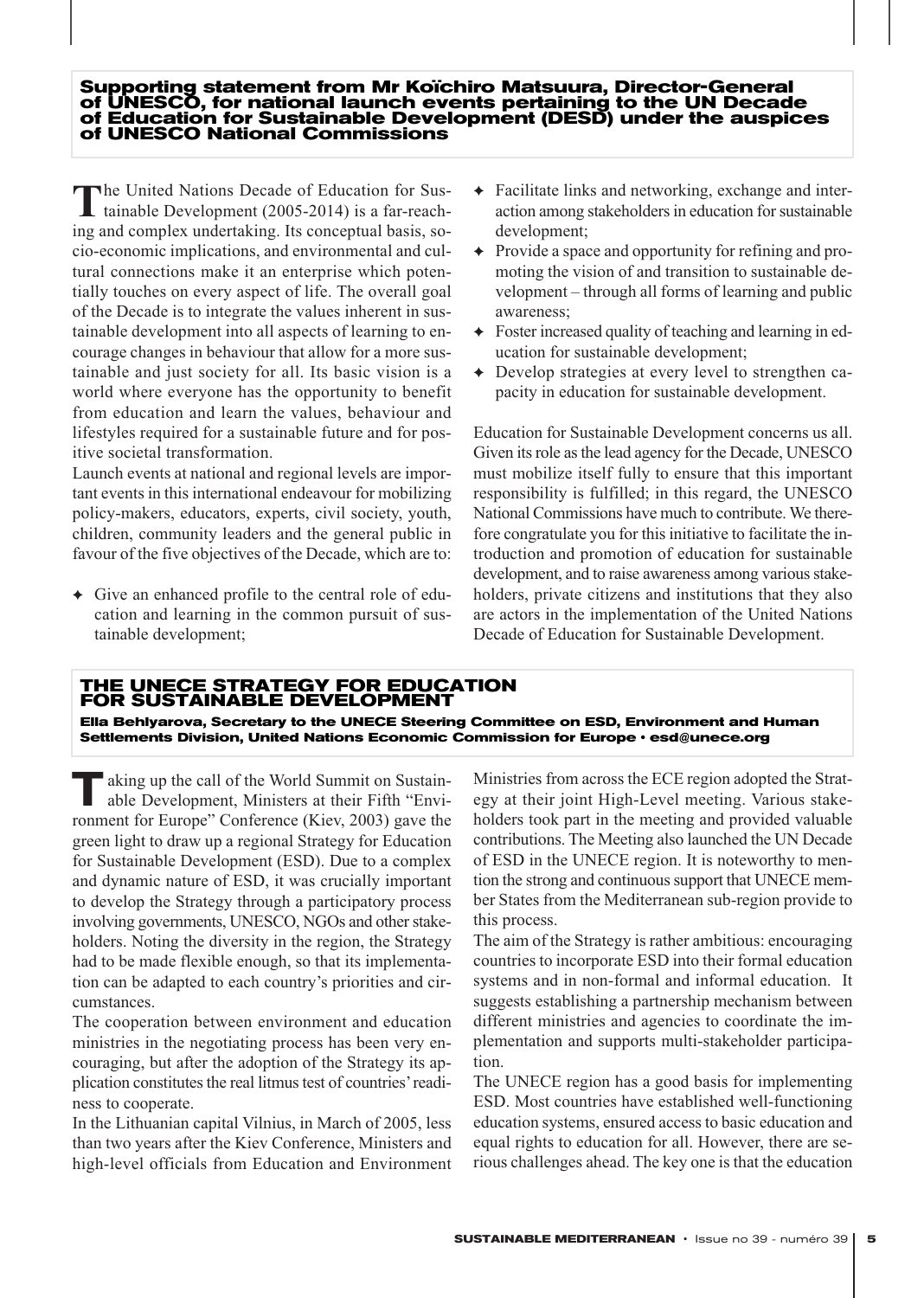systems are not flexible enough for the integrative nature of ESD.

A Steering Committee that includes representatives of environment and education sectors has been set up to oversee the implementation process. The Committee will hold its first meeting in December 2005 to discuss a number of activities to facilitate the implementation process, including organization of workshops, the compilation of good practices in ESD and establishing a reporting mechanism and indicators to assess the implementation. The first workshop for the sub-region of South-East Europe will take place in Athens back to back with this Conference.

#### Indicators for ESD

Following a decision of the Vilnius Meeting, an Expert Group has been established to *develop indicators to measure the effectiveness of the implementation of the Strategy.*A number of the governments and organizations designated their experts, including several countries of the Mediterranean sub-region and UNESCO.

The Group held two meetings and identified various issues relating to the development of indicators. With regard to the scope, they agreed that the indicators should be determined by the objectives of the Strategy and confirmed that they should reflect both aspects of the mandate: "the implementation" as a process, and "the effectiveness of the implementation", as a qualitative feature of the process and of the outcome. Another important statement was that indicators should be considered within a comprehensive implementation review framework. In this context, experts addressed the following key issues:

- Some proposals for a new data collection policy should be adopted due to the complexity and innovative nature of ESD.
- To monitor the progress of the implementation of the Strategy made by each country, there is a need to describe the current situation per country. The experts suggested using data of 1 January 2005, as baseline data.
- With regard to the Concept of use of indicators, they agreed that it is important to measure the effectiveness of the implementation of the Strategy throughout the whole implementation process, starting from the initial measures on governance up to the possible effects in society. In this context the experts identified four types of indicators:
	- ✦ "Checklist indicators" that would provide information on initial policy, legislation, regulatory and governance measures taken by a government in order to implement the Strategy.
	- ✦ "Input indicators" that will provide information on a broader spectrum of activities taking place in terms of the implementation of the Strategy.
	- ✦ "Output indicators" that will provide information on the results of these activities.
	- ✦ "Outcome indicators" that will provide information on the possible impact due to the implementation of the Strategy, in particular its qualitative aspect.

Most of the indicators of the first and second groups could already be used by countries in Phase I (by 2007) and, in some cases, in Phase II (by 2010). The third and fourth groups could require long-term research and, therefore, they will be relevant over a longer period, in Phase II or III (by 2015), but the activities that they determine would need to start earlier, in Phase I or II.

In consideration of the comments by the Steering Committee, the final outcome of the group's work will be presented for endorsement to the Committee's second meeting in 2006.

The experts voiced an expectation that other relevant fora might use the results of their work to evaluate implementation of ESD. At a later stage there is a plan to translate indicators into all official languages of the United Nations.

#### **"From citizenship towards sustainability: linking vision and action"** Elda Moreno Head of the Natural Heritage Division Council of Europe · Elda.moreno@coe.int

**L**et me start by quoting Nelson Mandela. He said:<br> *"Vision without action is just a dream. Action without vision is a waste of time. Vision with action can change the world".* In the following few minutes, I shall share with you some ideas about the Council of Europe's vision of the future of our continent. I shall of course refer to the actions we have identified to achieve our objectives, in particular within the fields of education and sustainable development.

#### What's the Council of Europe's vision

As you know, the Council of Europe was founded in 1949, in the aftermath of the Second World War. Its statutory aim is to "achieve a greater unity between its members" and it counts today 46 member States. Since 1949, the Council of Europe has been building that united Europe upon three fundamental pillars, which are our shared values: Human Rights, Democracy and the Rule of Law. Our ambition is to build a space of democratic security in which 800 million people can feel safe, happy and at home. We of course share UNECE's vision of the region: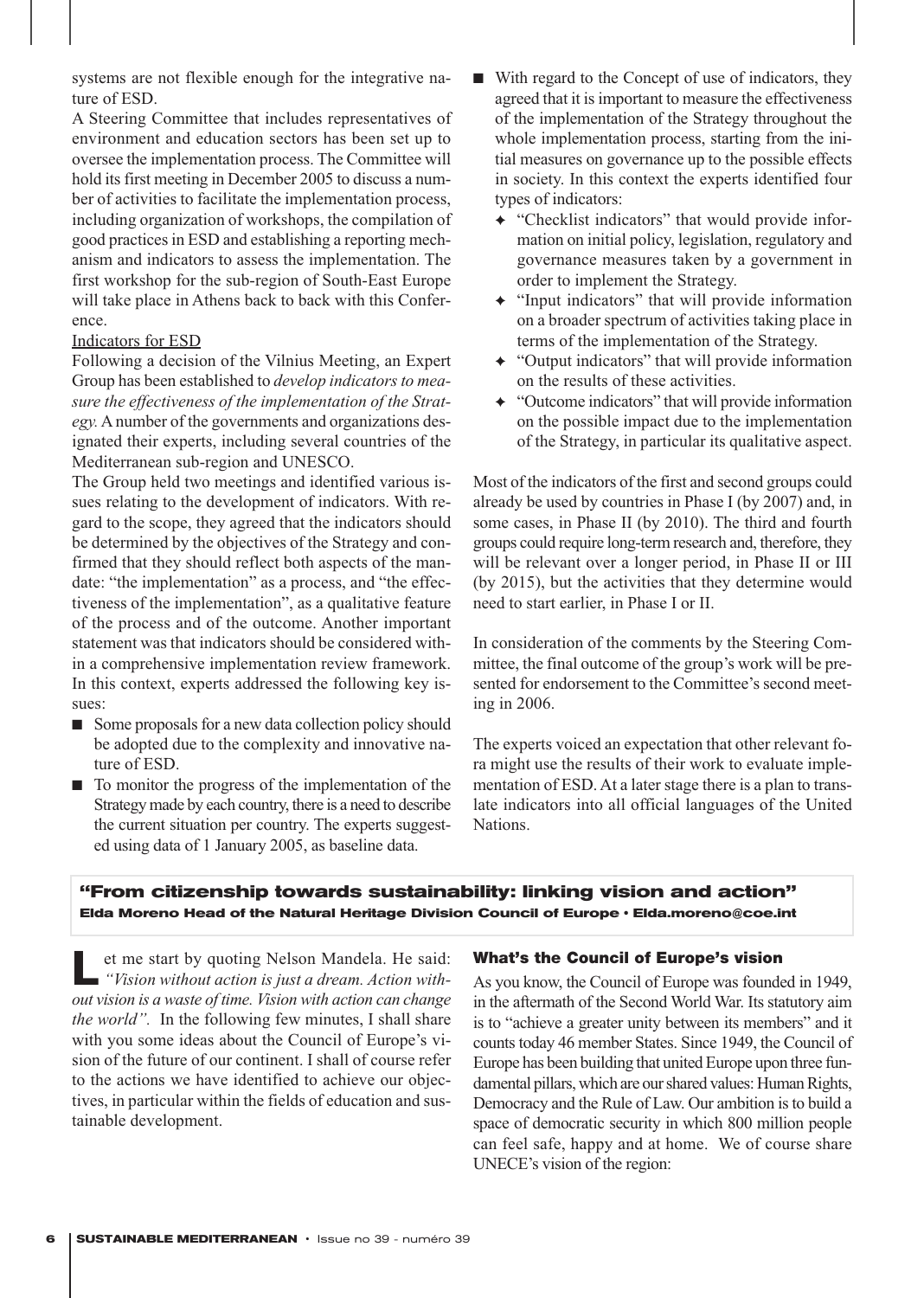*"A region that embraces common values of solidarity, equality and mutual respect between people, countries and generations. A region characterised by sustainable development, including economic vitality, justice, social cohesion, environmental protection and the sustainable management of natural resources".*

I am convinced that those who signed the statute of the Council of Europe back in 1949 were already laying the very foundations of sustainable development. Within the Council of Europe, we find indeed commitment to achieve social cohesion and social justice, protection of the environment, conservation and promotion of cultural diversity, equality between women and men... Through our work in the fields of human rights, education, youth, culture and North-South Dialogue, we create the necessary conditions to turn our vision into reality.

In our vision for Europe, we also see education as:

- $\leftrightarrow$  a human right,
- $\leftrightarrow$  a prerequisite for achieving sustainable development, and
- ✦ an essential tool for good governance, informed decision making and the promotion of democracy.

But, remember: vision without action is just a dream.

#### What about the Council of Europe's action?

At the Council of Europe, we have been working over the last 55 years on education as a right and as a policy: following the adage "Quality education for all" both in formal and non-formal education.

Given the importance we attach to education, you should not be surprised to note that we have also sought to "use" education as a means to transmit values. I shall just name the four main programmes that deserve to be mentioned within this framework:

#### **1. Human Rights education**

Over the last few years, a particular effort has been made to organise training activities on the European Convention on Human Rights (ECHR) and other European human rights standards for members of legal professions. As concerns human rights, a good example of our active role is the teacher training on human rights education in Bosnia and Herzegovina since 1996, where Council of Europe experts have developed a manual on human rights education for teachers. The experience gained by the Council of Europe and its teacher trainers in Bosnia and Herzegovina, the "Brcko Model", has been taken up in the development of the Education for Democratic Citizenship Pack, a collection of practical instruments for policy makers and education leaders, which has been promoted, tested and revised all over Europe throughout 2005.

#### **2. Global education**

The North-South Centre is an important instrument of the Council of Europe to raise public awareness on global interdependence issues and policies of solidarity. Its "Global Education" programme fosters the promotion and development of a comprehensive education that includes education for sustainable development, peace education, conflict prevention and intercultural education. The North-South Centre plays an important role in promoting intercultural understanding and respect as well as prevention of racism and xenophobia. In line with this, the North-South Centre organizes the annual Lisbon Forum Meeting on human rights protection dialogue and the annual award of the North-South Prize. This programme is of particular relevance for this conference, as it provides a framework for co-operation between all Mediterranean countries.

#### **3. Environmental education**

The Council of Europe played a pioneer role in the promotion of environmental education. The organisation of the European year of Nature Conservation (1970) was followed by the setting-up of one of the first intergovernmental experts group in this field. The Centre Naturopa has been a key instrument in the promotion of informal environmental education, training and communication. We are currently preparing a Manual on Human Rights and Environment, the aim being to increase the understanding of the interrelation between the protection of human rights and the environment, thereby contributing to strengthening environment protection at national level.

#### **4. Citizenship education**

Citizenship is a key issue within the Council of Europe's programme. It is not by chance that we have declared 2005 European Year of Citizenship through Education. As I mentioned earlier, citizenship education has a close relationship with ESD. The notion of citizenship is indeed amongst the primary objectives of sustainability. The project Education for Democratic Citizenship (EDC) focuses on the need to promote citizens' awareness of their rights and responsibilities in democratic sustainable societies. As an umbrella concept, EDC includes human rights, civic, peace and intercultural education, which are key concepts for the promotion of sustainable societies. EDC is fundamental to ESD for its contribution to defending the values and principles of freedom, pluralism, human rights and the rule of law.

All these programmes have ambitious goals. To achieve them, we make use of all available resources. Over the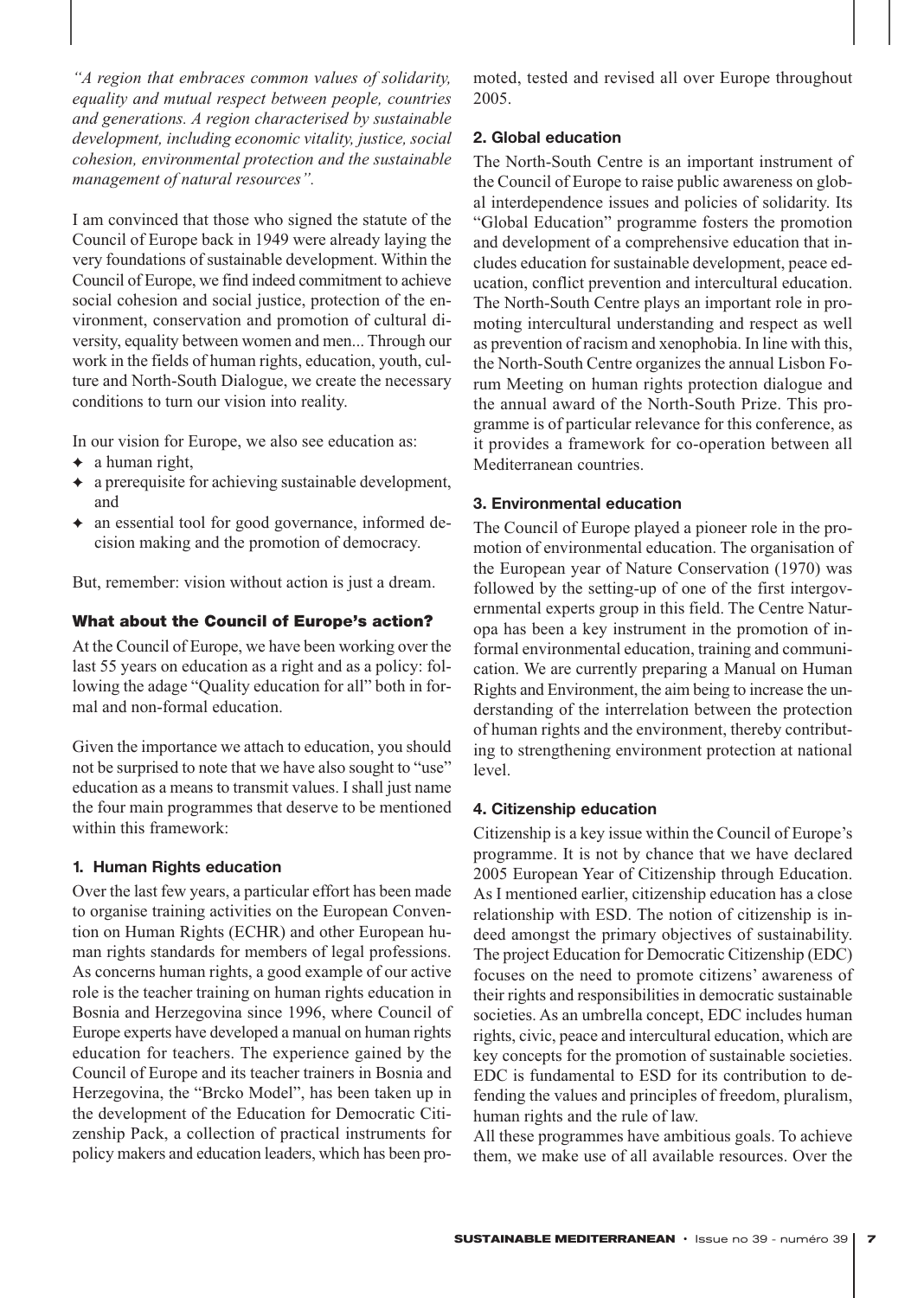years, the Council of Europe has designed highly sophisticated tools which have proved to be very useful and complement each other.

These tools are:

- ✦ Standard setting activities such as adoption of legal texts, guidelines and policy recommendations.
- ✦ Monitoring activities and notably through policy reviews and clearing house mechanisms. Noteworthy is the European Heritage Network -HEREIN-, which has become the reference for administrations, professionals, researchers and NGOs working in this field.
- Technical assistance: We accompany and advise countries in institution building, policy-making, project development and training of professionals. In particular, within our EUROPA Major Hazards Agreement, a priority action plan has been identified in FORM-OSE (Training in Western Europe, the Southern Mediterranean and Eastern Europe), a programme which deals with a range of initiatives in the field of education, training and information, and safety plans for school buildings. It provides and stimulates training in risk sciences at European level within schools, universities and professionals. The Agreement has also contributed to the creation in Kosovo of a school of civil protection, which led also to a manual that could be used as a base for future implementation of similar projects.
- Awareness raising activities and education materials and particularly:
	- Campaigns: "All equal, all different" (1994), the European Years of Nature Conservation (1970 and 1995), the European Year of Citizenship through Education (2005).
	- Events: European Heritage Days that are a driving force in promoting awareness of the European identities, not just in cultural terms but also socially, politically, environmentally and economically. This initiative has a strong potential for ESD since it could prove to be a lever in fostering mutual recognition, understanding and acceptance of diversity.
	- Pedagogic material: The Council of Europe has produced four educational manuals for Human Rights Education to support the ESD strategy: "Alien '93", "All different – all Equal" Education Pack, "Domino" and "COMPASS". In particular, this last one has proved to be a key tool for Human Rights Education amongst young people by indicating and suggesting different ways and directions for HRE in formal and non-formal educational settings.
	- Awards i.e. "Young active citizens", "North-South Prize".

Let me use our current campaign, the European Year for Citizenship through Education, to illustrate our "modus operandi". I indeed believe that our methodology and the results achieved can be inspiring for our further work on education for sustainable development.

This year's objectives are:

- ✦ Promoting the implementation of standards on education for democratic citizenship,
- ✦ Bridging policy and practice by empowering policymakers and practitioners at all levels to set up and develop sustainable programmes for EDC and Human Rights Education,
- ✦ Raising awareness, strengthen the commitment of member states,
- ✦ Providing member states with a framework and tools,
- ✦ Encouraging the development of initiatives and partnerships to promote EDC and HRE,
- ✦ Sharing the wealth of knowledge.

To achieve the necessary synergy between the different sectors concerned and to obtain the essential dialogue between all stakeholders, different fora have been either created or used:

- ✦ An *ad hoc* Committee of experts,
- ✦ Three Council of Europe Steering Committees (Education, Higher Education and Research and Human Rights),
- ✦ A newly created Steering Group on EDC,
- ✦ A network composed by EDC national coordinators,
- ✦ The Joint Council on Youth.

Our main partners are:

- ✦ Different sectors of the Council of Europe,
- ✦ Governments, parliamentarians and local authorities (notably through the Committee of Ministers, the Parliamentary Assembly and the Congress of Local and Regional Authorities of the Council of Europe),
- ✦ International and intergovernmental institutions (European Commission, UNESCO, OSCE, OHCHR),NGOs
- $\triangleleft$  Education and youth networks and institutions (such as the Youth Council).

While the end of this very hectic but rewarding year approaches, we are already planning the next steps. We are of course very proud of the results and, in particular, of the many activities and programmes it has succeeded in prompting. We also know that much remains to be done.

I am convinced that, since 1949, the Council of Europe is paving the way towards sustainability. It is important to note that, at their Summit in Warsaw this year, the Heads of State and Government of the Council of Europe's 46 countries have renewed their commitment to sustainable development.

At the Council of Europe, we are currently exploring how our mandate and the lessons learnt throughout our various experiences could better shape our specific contri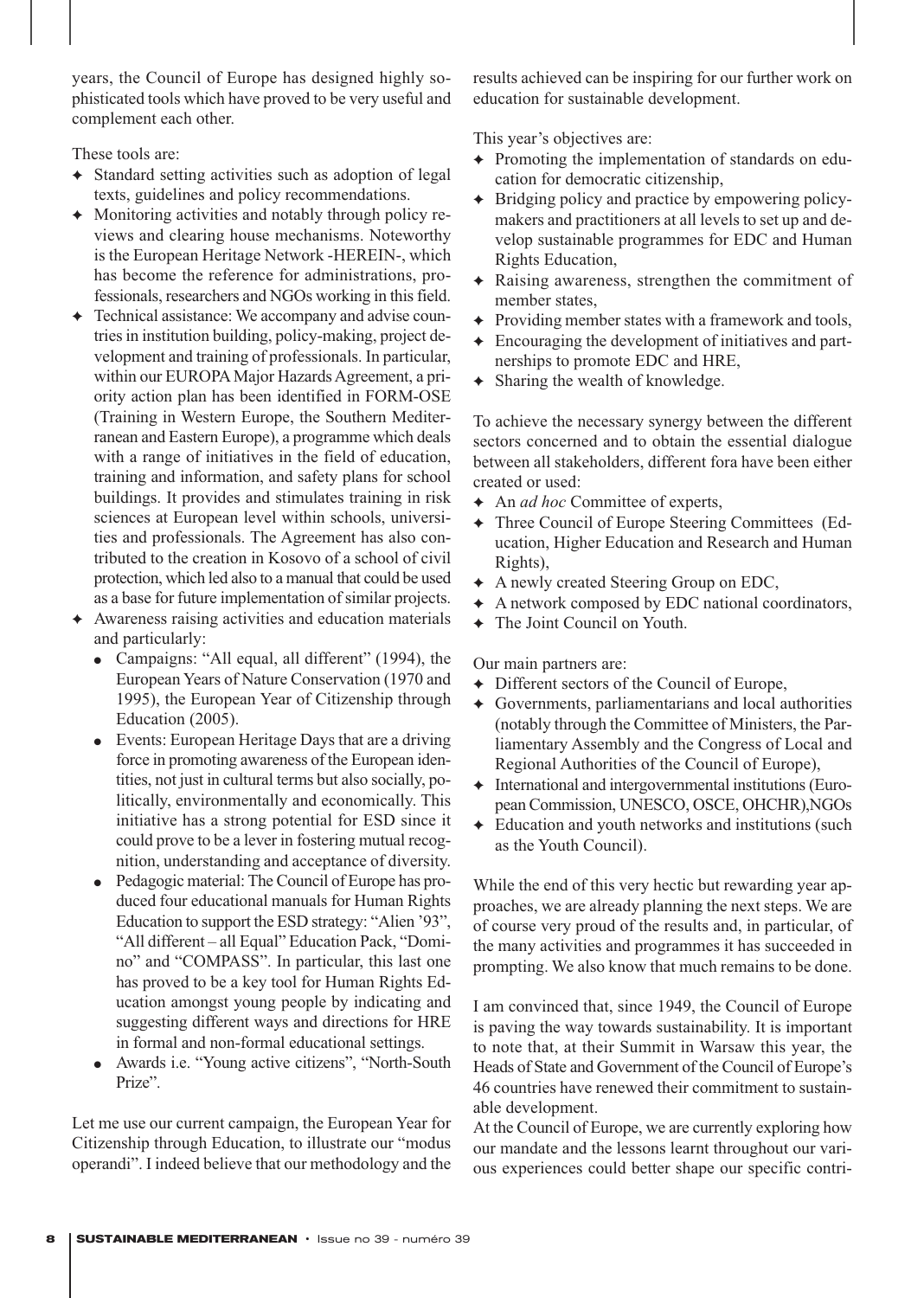bution to the promotion of sustainable development. As from 2006, we wish to focus on this issue and join efforts with other international organisations (in particular from the UN family) and the European Commission.

We are convinced that our experience and expertise and, above all, our commitment to values, can really help to get much closer to our common vision. I wish all the best to the Decade we are launching. May this "Mare Nostrum", the Mediterranean, become a reference for the world: a natural place for cultures to meet, dialogue and enjoy life, a place where societies develop in a sustainable way, in peace and solidarity.

(More information on the Council of Europe activities can be found at http://www.coe.int)

#### **THE CONCEPTUAL FRAMEWORK OF EDUCATION FOR SUSTAINABLE DEVELOPMENT: EVOLUTION AND DEVELOPMENT UP TO ATHENS 2005 Prof. Michael Scoullos, Member of the Greek Committee for ESD, MIO-ECSDE Chairman mio-ee-env@ath.forthnet.gr**

**S** tarting from the Stockholm UN Conference on the Human Environment (1972) and continuing with its follow up for Environmental Education (EE) in Belgrade (1975) and Tbilisi (1977), throughout the process of setting the foundations of EE, most of the critical issues of today were already recognised as "route causes" of the environmental problems necessary to be addressed. However, the political context was different then than today. Similarly our knowledge and understanding of the environmental issues and their interconnections with social, cultural, ethical and economic issues were considerably less developed than now.

EE had as its main scope to raise awareness and protect the environment and natural resources as prerequisites for economic development. The latter was considered as having inherent "limits" imposed by scarcity of natural resources and population trends. The implementation of EE was suggested as "in", "about" and "for" the Environment. However, due mainly to political, ideological and practical obstacles in many countries EE was treated as a "marginal" or "luxury" issue or was reduced to cover only few aspects such as "outdoor" or "nature" education.

During the 1980's the prevailing trends for EE were:

- $\triangleq$  the "unbalanced" evolution of EE status in the various countries
- ✦ ideological and other constrains in its implementation
- endeavours to effectively tackle the environmental problems were based on reliable scientific research, and
- $\leftrightarrow$  the precautionary principle

The Moscow Congress on EE & Training (1987) introduced the gender issue, health, poverty and peace. Since then a series of "targeted" forms of education i.e. Education for Development, Global Education, Education for Peace and Human Rights, Education for Women, Education for Citizenship appeared.

Developing the concept of Sustainable Development (SD) (see the Brundtland report "Our Common Future"- 1987) and moving to the Rio UN Conference on Environment and Development (1992) and the adoption of Agenda 21 and Chapter 36, an appropriate kind of Education was needed, able to contribute substantially to sustainable development. The "famous" module of SD is based on three pillars: Environment - Ecology, Economy and Society (fig.1). Nevertheless, one could wonder on the role and place of education in the above figure. Is EE the kind of Education which could satisfy our new needs and contribute to the achievement of SD?

Here we have two opposite views in the extremes and a wide spectrum in between: The one extreme suggests that EE serves only the one pillar (Environment) and therefore we need similar "balancing" educational components for Economy and Society. The other extreme claims that EE already from the beginning covered fully the economic and social concerns through the recognition of the complex relations between "socioeconomic development and the improvement of the environment" and the analysis of the route causes of global problems and their interdependence in which decisions and actions can have international repercussions.

Moving to the Thessaloniki Conference approach (1997) where the three pillars of SD remained independent and separate, EE was acknowledged as including in many cases many more elements of socioeconomic character and it was accepted as the extended basis of SD, expressed as "Education for Environment and Sustainability" (EfES) (see fig.3). Figure 3 still does not present the interdependence and interrelationships between the three pillars of SD while it recognises appropriate Education as the cross-cutting basis of it. To this end the representation of a three-dimensional shape of a pyramid was proposed for sustainable development which is much closer to reality (fig.4). This pyramid has as its facets Environment, Society and Economy and is based on Education that is Education for Sustainable Development (ESD), an education which should combine specific components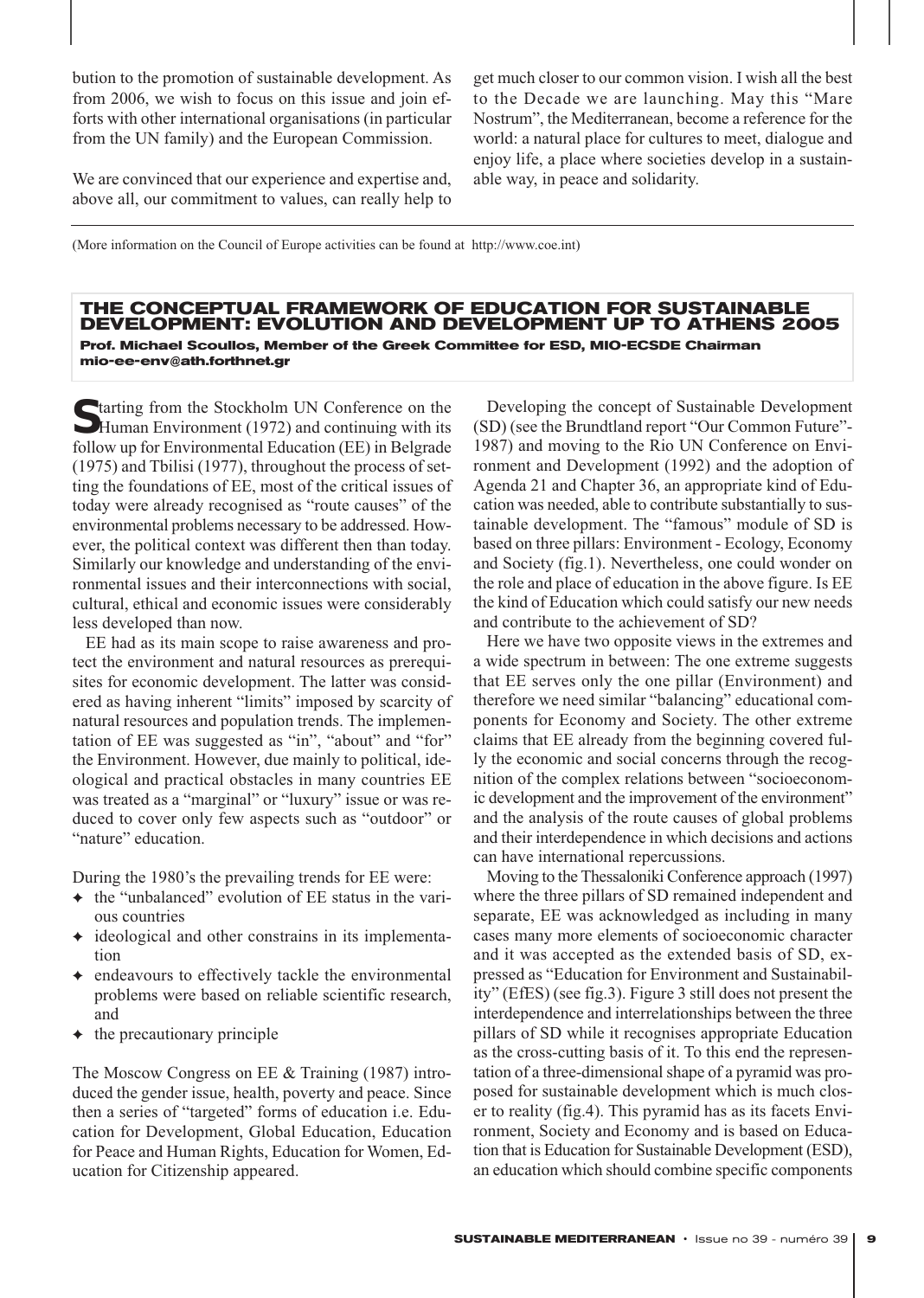to enhance the learning about Environment, Society and Economy, while permeating and changing Education for All towards sustainability.

Though for simplicity reasons the pyramid representation could be sufficient for most educators a further elaboration is needed in order to attribute to Education its true dimensions and responsibilities in approaching SD. This is necessary because, unfortunately, it is obvious that with Education alone it is impossible to transform the current development patterns into sustainable development. In fact in Thessaloniki we attempted to address this problem by proposing three other components together with Education, namely Legislation, Economy and Technology. In other words, Education is one of the components of the overall "Governance" needed. To this end, the basis of the SD pyramid has become now Governance instead of Education (fig.5). If we simply flip this pyramid we produce figure 6 where environment is the "natural basis" while the other three facets are "human over-structures". In this respect this scheme is very close to the original starting point of EE, though it is still different indicating both the proximity and the natural evolution of the relevant ideas and concepts.

Keeping in mind the results of Thessaloniki and in order to clearly indicate the place of Education in the system, it is necessary to take a closer look into the analysis of the Governance concept. Analysing the main components of Governance in the implementation of SD we need to use appropriate Institutions, Technology and Education. If we combine figures 6 and 7 we come up with a double pyramid as a model for SD (fig.8). The upper part of the double pyramid represents the three interlinked components of sustainable development (Economy, Environment, Society) while the lower part represents the prerequisites and tools for its implementation (Institutions, Education, Technology). If we wish now to explore more the facets of the double pyramid one could say that in order to obtain SD we need: social cohesion and welfare, responsible economy, environmental protection, effective institutions, application of innovative and appropriate technology, and Education for Sustainable Development.

On the other hand, the Delors Report (1996) and the International Implementation Scheme of the current UN Decade on Education for Sustainable Development (DESD) (2005-2014) emphasise the importance of culture as a "fourth" pillar of sustainable development. This was not accepted by many as they felt that it was "reopening" the discussion about SD itself. Therefore, if we wish to best combine all the aforementioned elements to a concise whole where consensus could be reached we may propose that the components of Education for Sustainable Development (ESD) could be represented with the double pyramid of figure 9 where the naming (position) of its facets is random and therefore all interlinkages are possible, real and important. ESD seeks to balance human and economic welfare for the present and future generations with cultural values and respect for the environment and the earth's natural resources. In order to achieve such objectives ESD addresses key topics and namely: poverty, citizenship, peace, democracy, security, human rights, social and economic development, health, gender equity, cultural diversity, protection of the environment and natural resources, sustainable production and consumption patterns. Such a type of education should have the following main characteristics:

- ✦ implying interdisciplinary and holistic approaches,
- ✦ learner centred,
- $\rightarrow$  value driven,
- $\triangleleft$  developing critical thinking and problem-solving skills,
- ✦ employing a variety of educational methods,
- ✦ promoting participatory decision-making,
- ✦ forward looking, promoting medium and long-term planning,
- ← locally relevant.

ESD fosters respect for and understanding of different cultures, taking into account diverse local, national and regional circumstances as well as the global context, seeking a balance between global and local interests. To this end, it seeks to provide the opportunity for education to overcome its isolation *vis-à-vis* society: involving civil society, local community and authorities and underlining the role of educators for facilitating such a process. For these reasons is evident that it requires multi-stakeholder cooperation and partnership.

Closing this presentation I would like to direct your attention to the challenges that such a type of education faces and the need to support learners to overcome the tensions and find balance between:

- $\triangleleft$  the global and local elements;
- $\triangleleft$  the universal and individual perspective;
- ✦ tradition and modernity;
- $\triangleq$  the need for competition and the equality of opportunity;
- ✦ the extraordinary expression of knowledge and information particularly nowadays; and human beings capacity to assimilate, and
- $\triangleleft$  the spiritual and the material.

Nevertheless, these challenges could be confronted if there is sincere will and joint and coordinated action toward ESD keeping always in mind that ESD views the world with respect for natural laws, understanding of diversity and with affection and determination to do whatever possible to secure a better future for people, the environment and the natural resources upon they rely.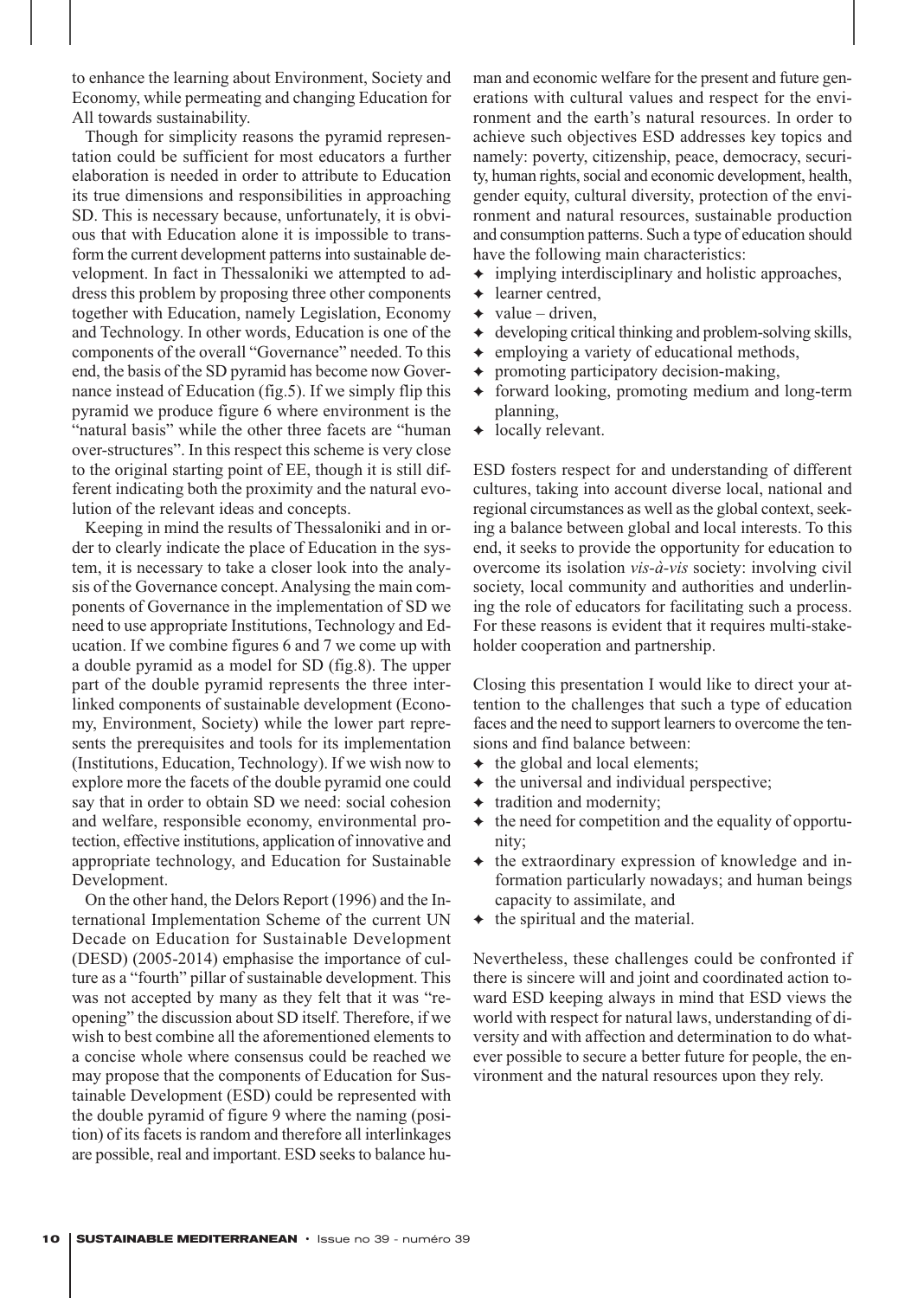#### **The evolution of EE to ESD**



#### **THE LESSONS OF THE 3rd WORLD ENVIRONMENTAL EDUCATION CONGRESS 2-6 OCTOBER 2005, TORINO, ITALY Silvia Zaccaria, 3rd WEEC Organizing Committee ñ zaccaria@schole.it**

**T**he first lesson learned at the Torino Congress was that Environmental Education is no more restricted to a circle of experts. If scientific and academic institutions represented 20% of the participants, the congress attracted the interest of different actors: UN experts, foreign and local government representatives, international trade unions, the private sector, grassroots movements, the civil society, the mass-media.

Secondly, we discovered that Environmental Education is a practise spread worldwide, enriched by local contribution. From Norway to Niger, located respectively at the top and the bottom of the UNDP Human Development Index 2005, from countries with their economies in transition: Kyrgyzstan, Uzbekistan and Kazakhstan, or that have recently come out of war: Angola, Burundi, Kosovo, and representatives of Indigenous people, etc., we learned what it means to practise Environmental Education in such contexts, and how it appreciates and enhances cultural diversity, in terms of different languages, traditions, historical, socio-economic and religious situations. Africa was the "guest of honour" of the Congress, due to the fact that environmental sensibility is tremendously increasing in the continent, especially thanks to the implementation of guidelines and programs at national level (such as the Eco-schools or the SADC REEP programme) and the spontaneous blooming of environmental organizations and grassroots movements, such as the "Green Belt", founded by the Kenyan ecologist Prof. Wangari Maathai, awarded with the Nobel Peace Prize in 2004. In fact, the link between peace and environmental justice was the underlying theme of the congress. In this respect, the presence of organizations such as Environmental Rights Action (ERA) from Nigeria, representing Oilwatch-Africa or the "Environmentally Con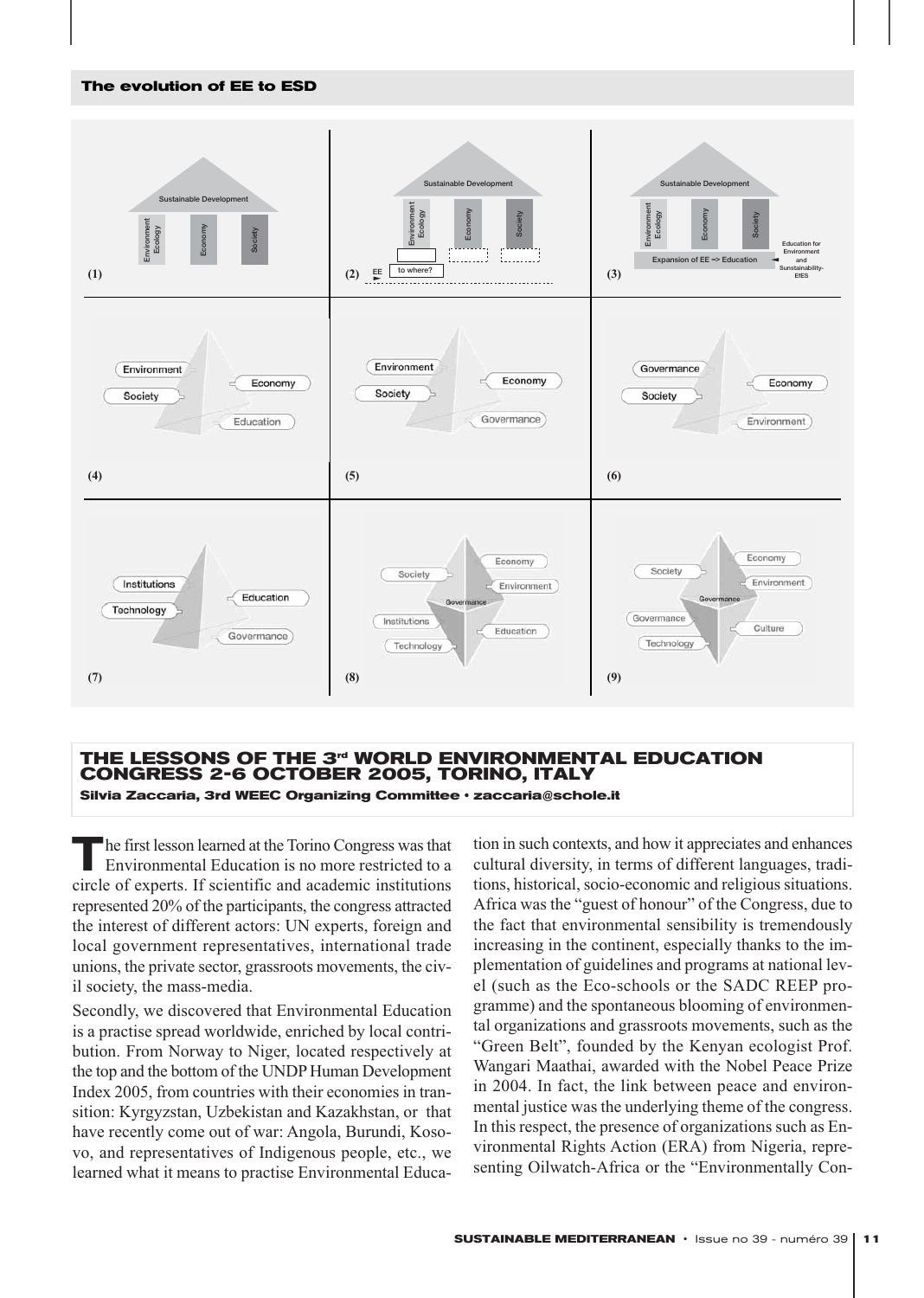cerned Citizens of Ghana" was significant.

The third lesson is that Environmental Education is now open to a variety of fields. Sessions on Environment and Health, Sustainable Agriculture, Economy & Ecology, Sustainable Tourism, Peace and conflict resolution, governance and participation, expressing the contamination between environmental education and other "good educations" were crowded, like the sessions dedicated to the discussion on the big socio-ecological issues considered traditionally of interest to Environmental Education such as: climate change, energy, water, waste management, etc. Curricular issues had, of course, a central role in the discussion. Seven out of ten papers presented in the session were about "curriculum greening", i.e. the inclusion of environmental and sustainability perspectives in formal higher education. Examples were provided by Kyrgyzstan and Uzbekistan (pilot courses in Central Asia), Venezuela, Spain, etc. Curriculum greening implies the application of Agenda 21 for the University, while at the same time developing a local Agenda 21, not only in the training process, but also in the university life and in the university participation in the actions towards sustainability conducted by the local and global community where the university is located.

The session on "Education for Peace and conflict resolution" attracted the attention of many participants. The debate was around one of the core-concepts of ESD: there is no peace without sustainable development and no sustainable development without peace. Only when learning how to manage and share the earth's resources equitably, will conflicts be avoided. An example in this direction came from South Africa, where the process of reconciliation facilitated the change in the policy and practice of ESD and, at the same time, the common concern for sustainable development is now facilitating reconciliation. For this reason, the 'iJonis' (a Xhosa word), a group of anti-Apartheid political activists, have now become 'Eco-Warriors', environmental activists.

At the same time, the session dedicated to local/traditional/indigenous knowledge, appeared to be of particular interest. In the session, the survival strategies of Indigenous People in the Amazon, the resilience of local communities to "natural" disasters in Sri Lanka and the traditional systems of Education worldwide were discussed. For example, in the case of India, the Gurukul system, based on ancient Indian philosophy could be revitalized to meet contemporary needs: i.e. guaranteeing a sustainable life to the human beings and the planet.

Also the indigenous strategies for food supply elaborated by the Basatho people of Lesotho and enrooted in the strong respect for the Earth should be taken into account, when dealing with food security and the World Food Program strategies.

Representatives from all over the world stressed on the importance and uniqueness of technologies and practices developed over the centuries in accordance with the local characteristics. This means that the efforts towards sustainable development in developing countries should not be paternalistic (or worse) simply intended as transfer of know how from "the rich" to "the poor", but equally as exchange of "good practises" and reciprocal empowering. In general, using Grazia Borrini Feyerabend's words "ESD should be rather intended as 'social communication', more than 'education' imposed by someone on the other". Cultural diversity emerged as the central value of current EE and ESD and one of the core-issues to be examined closely in the further congresses. The place chosen for the next congress (4th WEEC, 2007), Durban, South Africa, appears to be the best location.

#### **SEMEP PROJECT OF UNESCO "Discover the biodiversity and cultural diversity of our Mediterranean cities" Dr. Drasko Serman, SEMEP National Coordinator, Croatia • sermand@mef.hr**

It is a whole decade since the Greek Organization for<br>Vocational Education requested UNESCO to establish in Eastern Mediterranean a new interdisciplinary and holistic environmental education project for interested elementary, secondary and vocational schools: SEMEP (South-Eastern Mediterranean Environmental Project). UNESCO established SEMEP in the Basic Education Section, and the following countries joined the Greek initiative: Albania, Bulgaria, Croatia, Cyprus, Egypt, Greece, Israel, Italy, Jordan, Malta, Palestinian Authority, Romania, Slovenia and Turkey.

SEMEP is a holistic, interdisciplinary, environmental education project directed at school children and teachers

and reaching out of the school to the surrounding community. The overall goal of SEMEP is to foster knowledge, awareness and understanding of the common heritage: historical, social, cultural, ecological, ethical, etc. of the Mediterranean region and thereby to promote a culture of peace and tolerance between countries. SEMEP operates through a school network coordinated by a team of National Coordinators (NCs), who are designated by the Ministry of Education of each participating country. National Coordinators are expected to invite schools, motivate and stimulate teachers and coordinate the SEMEP activities within the country and communicate internationally with UNESCO Headquarters in steering the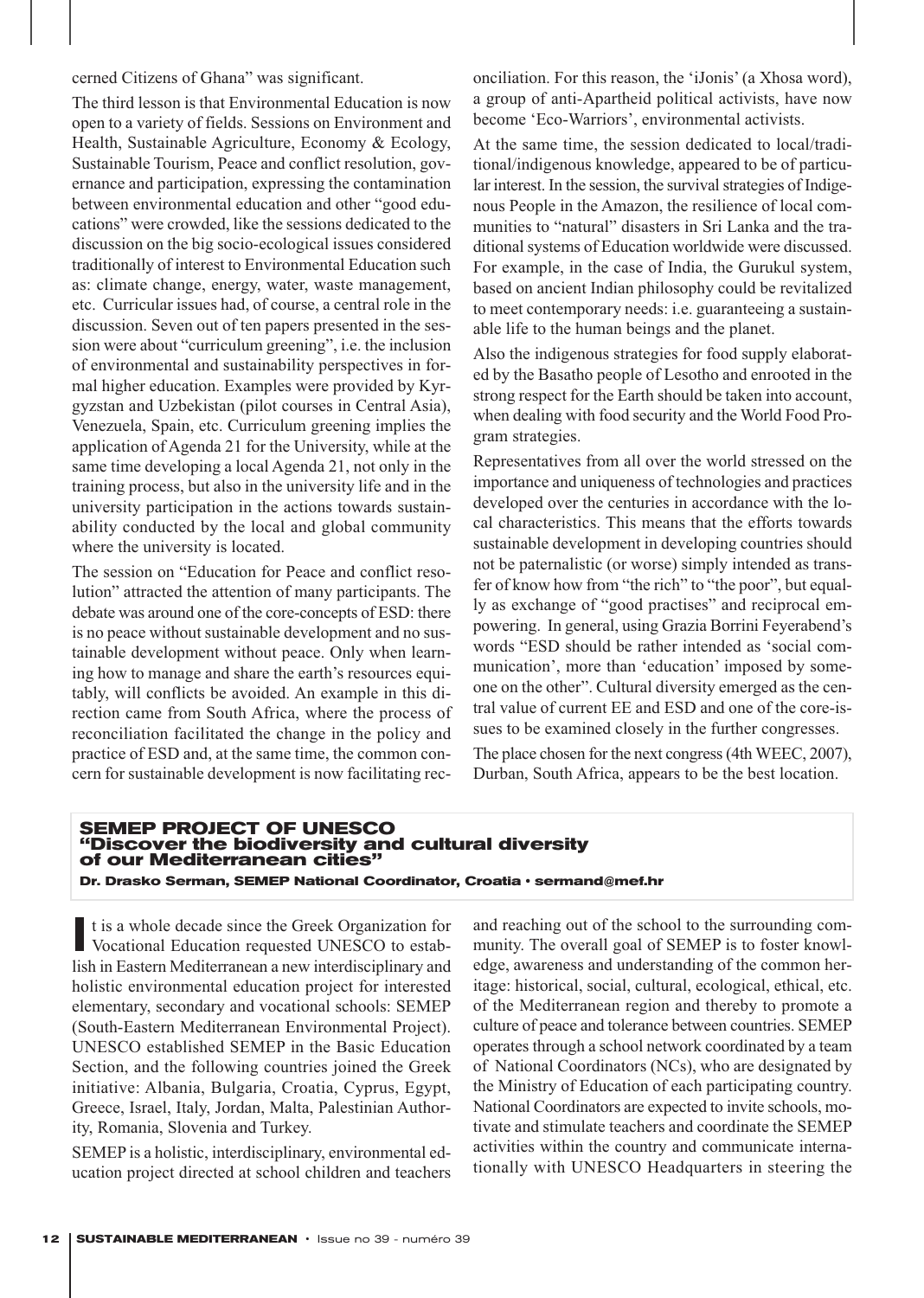SEMEP Project in its educational contents, methods, approaches and priorities.

In the second part of the last decade the international SEMEP coordination was transferred in UNESCO to the Section for Science, Technology and Environmental Education (STE), where it has received full support from Mr. Orlando Hall Rose, the Chief, and Mr. Diileep Bhagwut, the Editor of *Connect,* the UNESCO International Science, Technology & Environmental Education Newsletter, serving «Science and Technology Education for All» (http://www.unesco.org/education/ste).

Since the NCs' 2004 Meeting held at the Department of Physics, University of Genova, the central theme is: «Discover Our City». It was proposed by Professor Tuncay Neyisci, Akdeniz University, Turkey, in the belief that the local realities in our immediate urban environment are the most stimulating for our students and teachers, and encourage their efforts to comprehend the issues and problems related to sustainable development under the pressure of dominant Mediterranean driving forces like urbanization and coastal degradation.

This educational srategy was received very well in most schools. So for the present academic year 2005-2006, the meeting of the SEMEP NCs held in the Environmental School of Istanbul, decided that the common theme will be again: «Discover Our City», but more focused: «From History and Culture to Sustainable Development». Professor Neyisci provided the basic text for the Worksheet which offers a broad brush scene, the ideas and the wide scope, which SEMEP teachers and students are invited to choose from and address in their educational discovery projects. The Worksheet is fortified further with Supporting Material from Genova, Athens and Zagreb.

We were also very happy to receive approval from MIO-ECSDE and Professor Michael Scoullos to include, and widely spread in the SEMEP network a text on Cultural Diversity and Biodiversity, as it appeared in the MIO-ECSDE Newsletter «Sustainable Mediterranean» (No 36, December 2004), which describes their new effort in researching and identifying the local wealth of biological diversity of our ecosystems, and the unparalleled cultural diversity of our historical cities, as the prerequisite for sustainable development. Croatian translation was offered to our teachers and students at our Autumn SEMEP Days 2005 in Gimnazia Dinka Simunovica, Sinj. We addressed there the issue of the precious freshwater resources of the river Cetina, the sustainable development of the river basin and the dependent Adriatic coastal area: «Cetina River: From the Well to the Mouth».

Undoubtedly, we are going to discover ourselves, as well as our teachers and students in our many schools, in our small educational research projects and hence acquire the awareness that the Mediterranean Basin is really the «Natural and Cultural Treasure Chest of Europe». It offers a much brighter future for them, for our future generations, provided we acquire during the UN DESD 2005-2014 in the Mediterranean, the full awarenes that sustainable development is *conditio sine qua non*. All because the story of sustainable development is really the story of our children and our grandchildren, as Dr. Gro Harlem Brundtland concluded nicely in «Our Common Future» many years ago.

#### **THE TOPICS OF THE NATIONAL CASE OF SEMEP IN GREECE Theodoros Oreinos, SEMEP National Coordinator, Greece · theoorinos@sch.gr**

SEMEP is implemented in Greece since 1995 cover-<br>ing a great variety of topics relevant to sustainable development. The themes of the SEMEP projects by the Greek schools so far were the following:

#### **"The sea and Us"** (1995-1996, 1996-1997 & 2001- 2002) which includes the study of:

- **1.** A beach area and the examination of various environmental factors affecting it, such as accessibility, facilities, use of the beach, maintenance and improvement of the beach, cleanliness (of the seawater, of the land area and of the seabed) and attractiveness of this beach for its visitors.
- **2.** A man-made structure on the seashore (port, marina, industry, hotel, aquiculture, etc.) to study the benefit of the construction for the people (necessity for the area, increase of the employment, prosperity, etc.) in relation

to the environmental, social and aesthetic impact of it.

**"Water and life"** (1997-1998): This theme gives the opportunity to the pupils to estimate and calculate the water they use and, further, to study some environmental, scientific, social and political issues that arise from its overuse. The theme is planned in order to help pupils study and learn about the way that humans use the water: home usage (water for drinking, for washing, for flushing the toilet, etc.), water for irrigation and water for the industry.

#### **"Water in our environment"** (1998-1999 & 1999-2000):

This theme provides the opportunity to study different types of ecosystems related to the water in our environment in relation to environmental, scientific, social and other factors. Sub-titles of the theme are: Sources of wa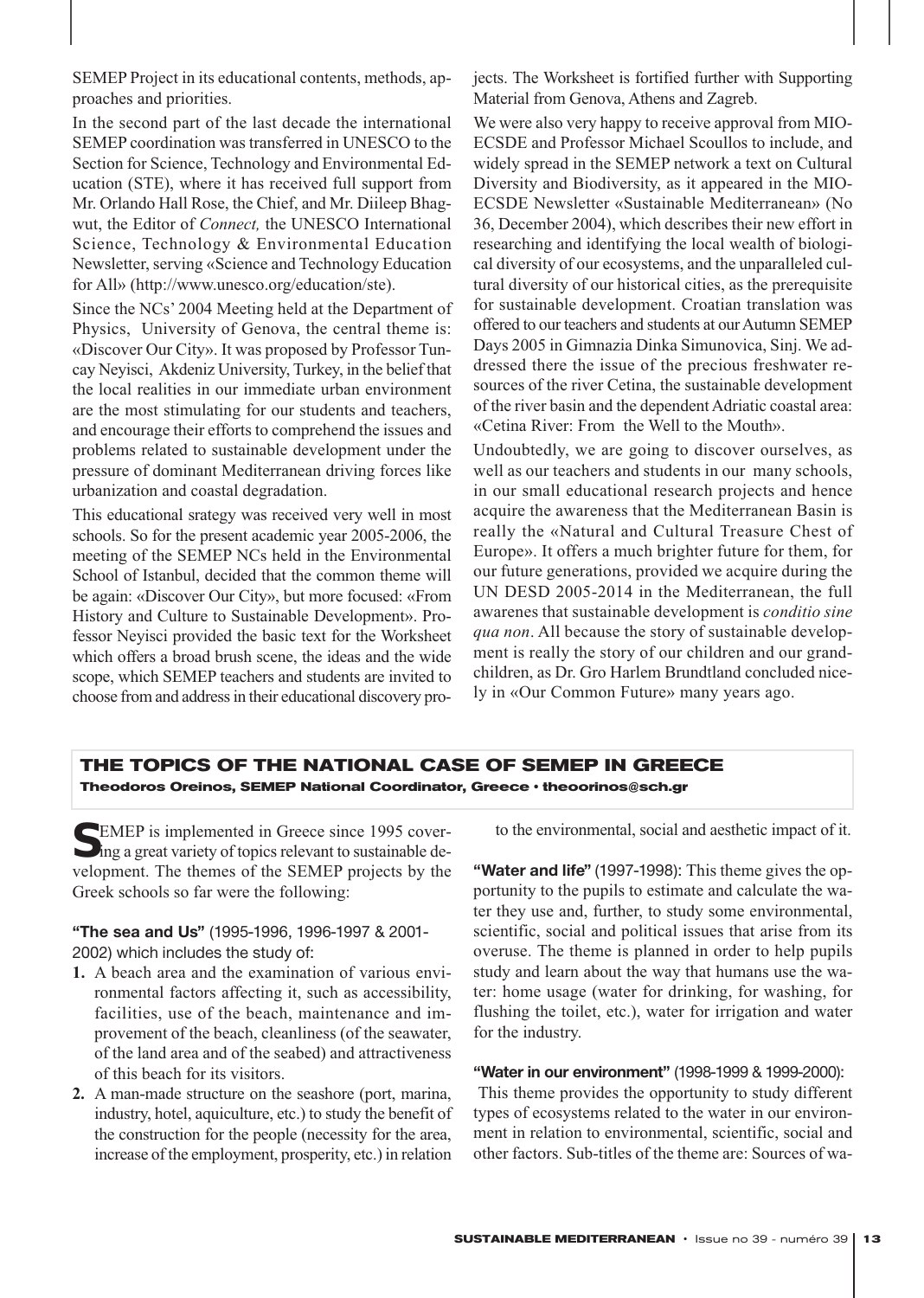ter; River water and its ecosystem; River estuary and its ecosystem; The sea and its ecosystem; Lake / Reservoir water and its ecosystem; The fresh water ecosystem and us; Ownership of the water in our environment; The ecosystems through the ages.

**"Go Green Quiz"** (2000-2001, 2001-2002 & 2002-2003): The activities of this theme were planned to simplify the SEMEP worksheets for younger pupils as well as to make them more attractive for them. Pupils find answers to certain questions and gather points. From the total points they have achieved they make a conclusion for the characterization of how "Green" they are. From that period and further on, worksheets only put forward suggestions on various aspects of the theme studied in each scholastic year. Teachers and students were free to produce their own activities and implement their own ideas based only on brief worksheets, decided during the national coordinators meeting.

**"Mediterranean environment & culture"** (2001-2002, implemented only in Greek schools): Suggested subtitles are: Sea and civilization; Environment in ancient religion; Environment in literature; Environment in painting and sculpture; Environment, constructions and architecture; Environment in popular art; Environment and dancing.

**"Mediterranean Diet"** (2002-2003 & 2003-2004) with suggested subtitles: Mediterranean food recipes; Mediterranean medicinal plants; Mediterranean, mythology and plants; Mediterranean, game and game animals; Mediterranean marine biodiversity and food; Farming around the Mediterranean; Strangers in the Mediterranean; How much food we consume in one year; The food pyramid; Anecdotes on diet.

**"Water, the essence of life"** (2003-2004) with suggested subtitles: Water as an architect of our planet Earth; Water and health; Water and diet; Water and sport; Water and law; Water and culture; Water and energy; Water in the environment; How much water we consume; Water and life.

**"Discover your city"** (2004-2005 & 2005-2006): Suggested activities are: Surveys; Statistics; Interviews; Catalogues; Collections; Maps; Utopias; Contests; Awards; Excursions; Historical and cultural study from a sustainable perspective; History writing (my family, my school, my habitat); Debates on sustainability at local level; Visual and auditory performances.

#### **COMMENT LA FRANCE INSCRIT-ELLE L'ÉDUCATION DANS SA POLITIQUE DE DÉVELOPPEMENT DURABLE**

**Pr. Michel RICARD, Président du Comité national français de la Décennie des Nations Unies pour** l'éducation vers un développement durable · michel.ricard@wanadoo.fr

**L**a France a développé une politique volontariste dans le domaine du développement durable avec la mise en œuvre d'une Stratégie nationale du développement durable (SNDD) en juin 2003, mais également en adossant à la Constitution française, en mars 2005, une loi organique relative à la Charte de l'environnement souligne l'importance du droit à l'éducation pour un développement durable. En réservant une place privilégiée à l'éducation à l'environnement et au développement durable en milieu scolaire et en faisant en sorte qu'elle corresponde aux besoins actuels de la Société, cette politique entend former, dès le plus jeune âge, des citoyens avertis et responsables tout en développant parallèlement la formation et l'information des citoyens.

L'on peut retenir quatre grandes étapes visant à généraliser l'Éducation à l'Environnement pour un Développement Durable (EEDD) en milieu scolaire et en dehors de celui-ci :

■ Une première étape qui, au travers *rapport de deux inspecteurs généraux* de l'éducation nationale publié en 2003, faisait le bilan actualisé de l'éducation à l'environnement en milieu scolaire.

- Une deuxième étape correspondant à l'élaboration de nouveaux dispositifs pédagogiques ayant pour objectif d'assurer à une classe d'âge une éducation à l'environnement pour un développement durable conçue comme un domaine clairement défini et non comme une "nouvelle discipline".
- Une troisième étape correspondant à la généralisation de l'EEDD à tous les établissements scolaires à partir de septembre 2004, accompagnée d'un renforcement des partenariats en milieu périscolaire, d'un renforcement des dispositifs de formation continue à l'adresse des enseignants ainsi que de la création d'un *Observatoire national pour l'éducation à l'environnement pour un développement durable*.

Cette EEDD en milieu scolaire est :

- *généralisée* car reflétant une politique nationale d'éducation précisant des objectifs en termes de contenus et de méthodes et permettant de fixer de façon cohérente l'acquisition progressive d'une « culture de l'environnement, pour un développement durable » ;
- *ancrée dans les territoires* : en s'appuyant à la fois sur les problématiques et les compétences locales;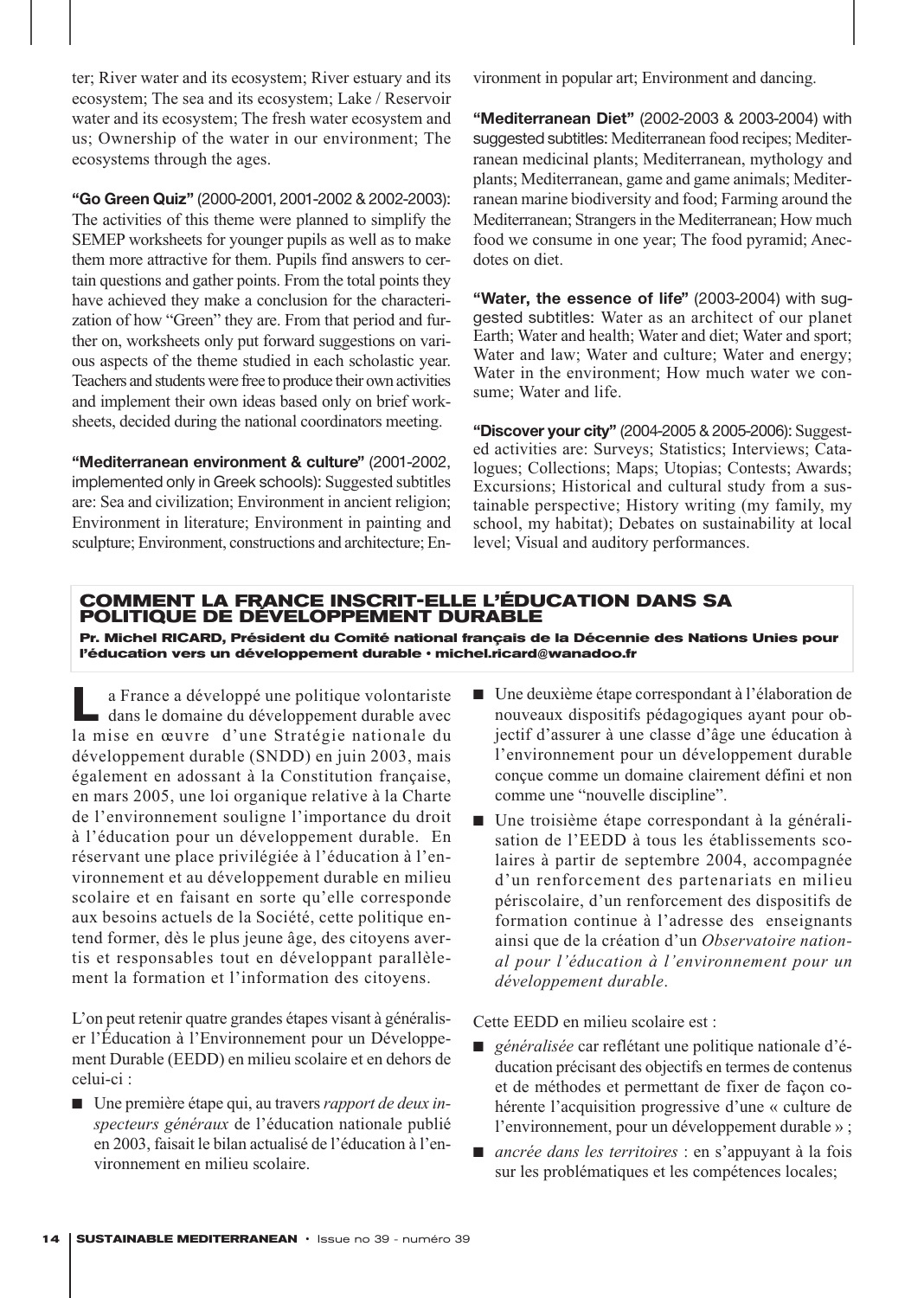- *transversale et interdisciplinaire* : avec des liens étroits avec l'éducation à la citoyenneté, à la santé, aux risques, à la sécurité;
- *progressive et cohérente* : à chaque niveau d'enseignement comme sur l'ensemble de la scolarité primaire et secondaire;
- *accompagnée d'une validation :* des contenus, des connaissances, des comportements et des savoir-faire.

Une quatrième étape correspond à l'installation du comité national français de la Décennie en octobre 2005. Depuis le lancement de la Décennie à Vilnius en mars 2005, la France s'est résolument inscrite dans la démarche de mise en œuvre un ensemble de dispositifs réglementaire et opérationnels visant à introduire l'éducation vers un développement durable à tous les échelons de la Société. Ainsi, la France a-t-elle constitué un comité national qui a été officiellement installé le 11 octobre 2005 à Paris, par le ministre de l'éducation nationale et par la ministre de l'écologie et du développement durable.

Ce comité national se veut représentatif de l'ensemble des composantes de la Société et réunit donc, selon une participation équilibrée, des représentants de l'État, du monde de l'entreprise, des collectivités locales, des associations et ONG ainsi que des chambres consulaires. Le secrétariat général du comité est assuré par la commission française pour l'UNESCO et les agences des Nations Unies, au premier rang desquelles l'UNESCO, participent également à ce comité.

Le calendrier national de la Décennie est calqué sur le calendrier international avec trois étapes: une première étape de bilan des actions entreprises, une deuxième étape de proposition et de réalisation et une troisième étape d'évaluation.

Le colloque international organisé les 14, 15 et 16 juin 2006 à Paris, dans les locaux de l'UNESCO, a pour but de présenter un premier bilan, en France, dans les pays Francophones ainsi que dans tout autre pays adhérant à la stratégie de la Décennie, mais également de réfléchir à la mise en œuvre de démarches communes.

#### **STATE-OF-THE-ART OF ESD IN THE ITALIAN FORMAL EDUCATIONAL SYSTEM** Paolo Soprano, Director, Ministry for Environment & Territory, Italy · paolo.soprano@minambiente.it

**T** he Italian Ministry of Environment and Territory, as required by its institutive law (law 349/1986), is actively engaged in the field of education for environment and sustainable development (SD), especially focusing on promoting public awareness. Education is considered a crucial tool to support environmental and sustainable development policies, aiming at promoting public consciousness of environmental matters and behaviours in harmony with nature and human beings. The institutive law also stated the need of special and close cooperation between the Ministry of Environment and the Ministry of Education which was realized by a bipartisan Agreement, recently renewed with the aim to organise training courses for educators on education for sustainable development.

Since its institution, the Ministry promoted and supported Environmental Education on the basis of laws that allowed funds for local institutions, such as Regions. These financial resources were allocated not only to realize activities on environmental education, such as awareness campaigns or initiatives in schools, but also to create special structures, such as Environmental Education Centres, Regional Coordination Centres and Territorial Laboratories. These structures, which have differentiated functions, have been able to guarantee the promotion of

research in this sector and have represented reference points for schools, local administrations, citizens and joint structures to disseminate in local territory information and awareness to build a common and harmonious environmental conscience.

Next year will be the twentieth anniversary from the institution of the Ministry for the Environment. Let me consider that its engagement in the Environmental Education (EE) sector, as far as in the transition from EE to Education for Sustainable Development, has produced substantial progress and was aimed to build a common framework of reference for different subjects operating in this sector. During the UN Decade on ESD the Italian Ministry of Environment wants to strength its role of focal point to coordinate process and promote cooperation at national and international level.

The document "Guidelines for a new planning process devised between State and Regions on Information, Training and Environmental Education", issued in 2000, represents the reference framework for the role of Environmental Education in Italy. This document was drafted following two events: a seminar held in Fiuggi (a town close to Rome) in 1997, at the end of which a "Charter of principles" was drawn up, representing a very advanced document. I invite you to read it (http://www2.mi-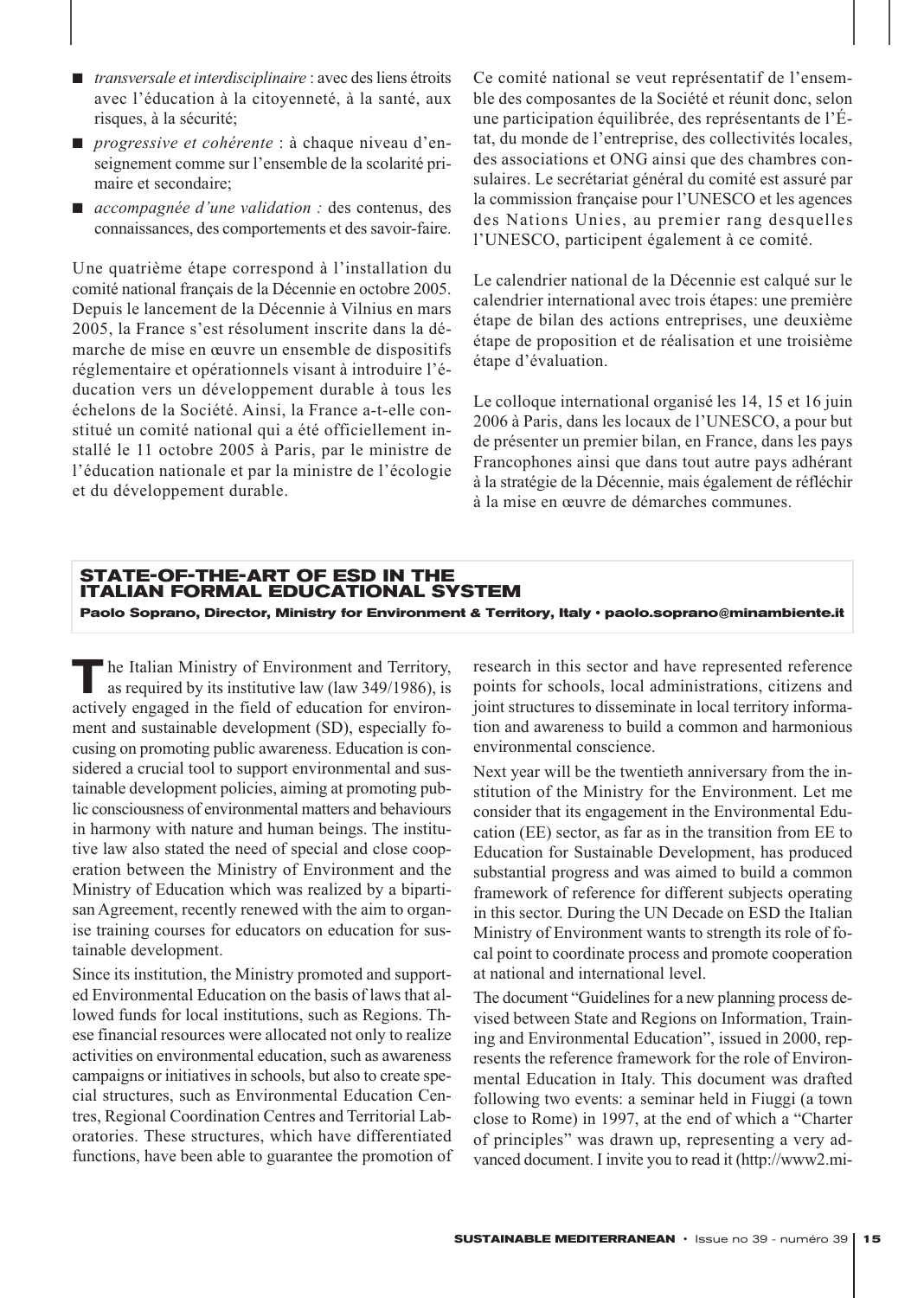#### nambiente.it/SVS/biblioteca/biblioteca.htm).

On the basis of the principles of the Fiuggi Charter, the Inter-Ministerial Committee organised in Genoa the first national conference on Environmental Education, in 2000. The "Guidelines" regulate the relations among Ministries and regions and define roles and specific ways of collaboration.

In accordance with the international commitments, on the other hand, the Italian Inter-Ministerial Committee for Economic Planning approved, after a consultation process that involved a wide range of stakeholders, in August 2002, an action strategy for Sustainable Development.

The Italian Environmental Action Strategy for Sustainable Development identifies the priorities enclosed in the European Union VI Environmental Action Plan: Climate, Nature and Biodiversity, Environmental Quality and Quality of Life in Urban Areas, Sustainable Use and Management of Natural Resources and Waste. The national and international commitments that Italy subscribes to, in accordance with the reference framework stated in both the Lisbon and Göteborg Strategies, identify objectives and actions for each four key areas and a number of sustainable development indicators to monitor the achievements. In this document Environmental Education is considered as a tool to reinforce the effectiveness of sectoral policies identified by the Strategy.

The role of Education (in particular Environmental Education) is to promote a wider awareness and an active participation of all citizens and young people to the implementation of the Strategy.

The Italian model of developing policies in this field, characterised by a close cooperation among the two Ministries for Environment and for Education, Regions and other local institutions led, in 2000, to the formalisation of the Italian National System on Environmental Information, Training and Education (INFEA), structured by a network of approximately 150 Environmental Education Centres spread in the Italian regional territory.

The Ministerial programme was aimed to reinforce specific knowledge and awareness on environmental issues, to create or increase individual and social consciousness for environmental problems, to stimulate needs and to address solutions towards a healthier environment and improve quality of life by acting on behavioural aspects and, finally, promoting active participation in policy making processes.

Ministerial ESD vision and its coordination activities, in accordance with the EU recommendation to introduce environment as a crosscutting issue into all sectoral policies, have the aim to inspire the use of EE and moreover of ESD as a tool of implementation for supporting policies. Substantially the Italian recommendation, referred to other local institutions, is to introduce, at all levels, Education for Sustainable Development into each sectoral action plan. For example, as to energy management, or waste or water management, ESD is crucial as a tool aimed at initiating a real process of communication that considers targets of policies as active subjects. In other words ESD contributes in creating the awareness that at every propulsion-rule corresponds an appropriate reaction. This is decisive to create a relationship between governance and citizens based on faith and dialogue to achieve positive outcomes of policies throughout changing behaviours. These considerations shall lead us towards the drafting of a National Implementation Plan, focused on Education for Sustainable Development, as a contribution to both the UNECE Strategy and the UNESCO Decade on Education for Sustainable Development.

One of the main challenges of the integration of sustainable development in educational processes is actually represented by the involvement of all relevant institutions and stakeholders in joint or collaborative actions. This is a basic principle, clearly stated in the UNESCO Implementation Scheme and in the UNECE Strategy and Italy is working to organise a participatory process to elaborate an Action Plan to implement the UNECE Strategy.

In order to bring together the various actors involved in activities of environmental education, the National System for Environmental Education, Information and Training (INFEA) has been established in Italy. It represents an innovative, integrated system directly involving State and Regions in the programming and financing of initiatives. Institutional relations among State and Regions are played by a Technical board, supported by a group of experts of other institutions engaged on ESD (such as Environmental Associations, NGOs, Agenda 21 National coordination and so on). The Ministry encourages the reproduction at local level of the same cooperative approach in making policies, with the aim to realize a wide participation at the decision making process and a capillary and homogeneous dissemination of shared objectives and best practices. Furthermore a flourishing cooperation between different subjects and the integration among sectoral policies can optimize synergies among ESD activities and interlinked sectors, such as tourism, or protected areas, or cultural heritage.

Consequently, the Italian Ministry for Environment wants to play its role of focal point for the implementation of the UNECE Strategy for ESD by stimulating and coordinating other institutions which have to be engaged in supporting Sustainable Development: the Ministry of Education first of all, the Ministry for Health, the Ministry for Productive Activities, the Ministry of Tourism and so on.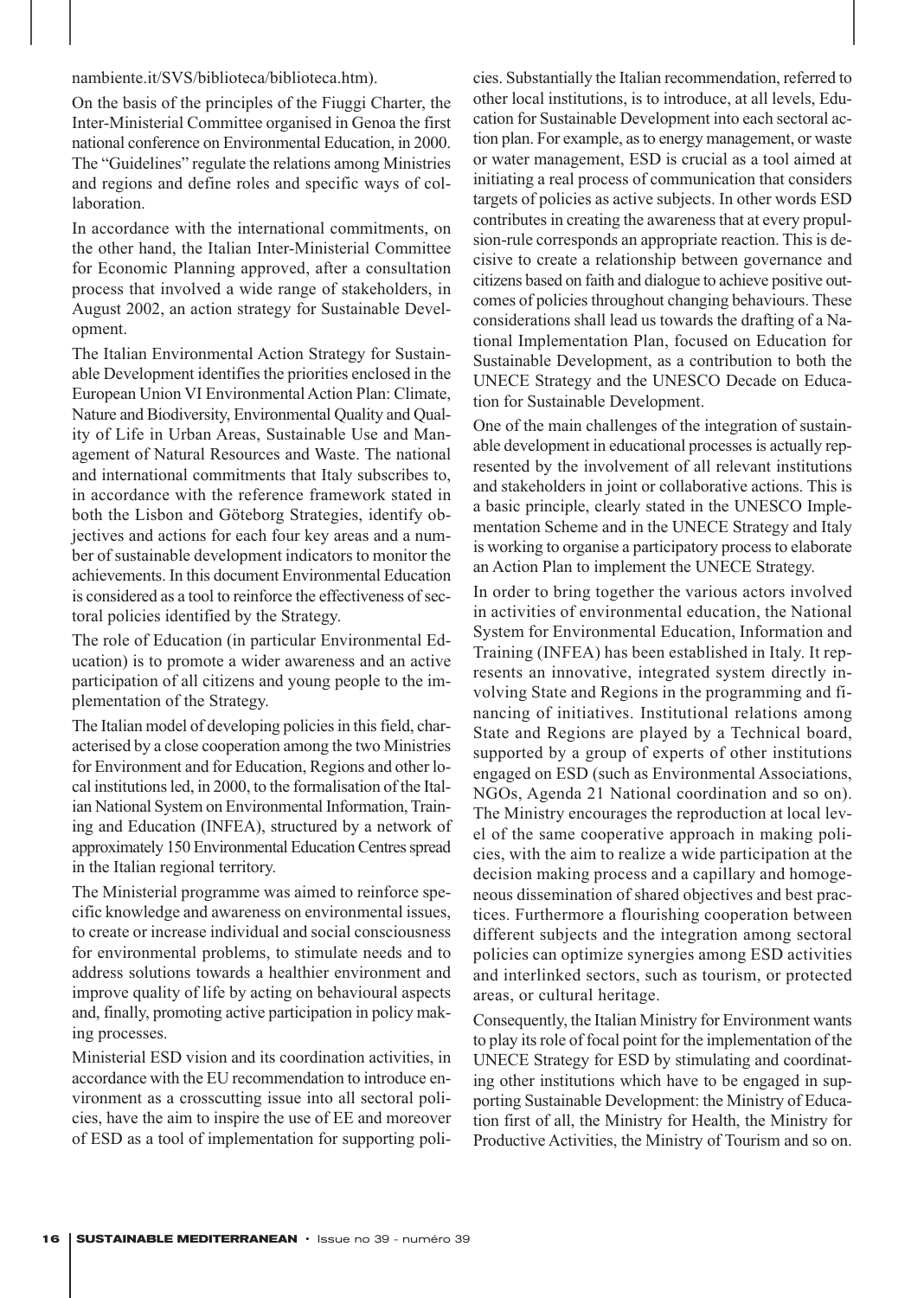# **EDUCATION** <sup>À</sup> **L'ENVIRONNEMENT ET** <sup>À</sup> **LA DURABILITÉ EN TUNISIE ET DANS LA RÉGION EURO-MÉDITERRANÉENNE Mohsen Khamari, Chargé de Mission, Ministère de l'Environnement et du Développement**

**L**<br> **J** éducation durable exige de nos pays et des Organisations Internationales d'appui un éveil constant. isations Internationales d'appui un éveil constant. Il est important de noter à ce sujet que le problème n'est pas de voir comment mettre en place une stratégie euro méditerranéenne globale qui, avec l'entendement et l'accord supranational, sera mise à exécution. Il s'agit, plutôt de voir comment proposer un cadre général pour la réalisation d'objectifs qui ne peuvent être les mêmes partout, tout autant que nous rêvons tous d'atteindre une conscientisation environnementale la plus large possible.

Mais acceptons, dés maintenant, qu'elle sera différente d'un pays à un autre. Nous pouvons nous inspirer, à ce sujet, de la stratégie européenne qui a mis du temps avant de proposer des schémas tenant compte des spécificités culturelles des pays. L'expérience de la Tunisie en matière d'éducation pour la durabilité est, sur plusieurs de ses aspects, plus que concluante, et pourrait davantage être mieux valorisée si l'apport de la coopération régionale et internationale est plus concluant.

Le Développement durable et la protection de l'environnement sont parmi les composantes majeures du projet de société préconisé en Tunisie et mis à exécution au cours des 20 dernières années. Il s'agit d'un projet ambitieux et volontaire, basé sur la consécration des droits de l'homme et, notamment, celui de jouir d'une qualité de vie meilleure et de ressources naturelles suffisantes et pérennes. Ce projet moderniste est concrétisé à travers une démocratie, fondée, de plus en plus, sur l'approche participative dans la réalisation de l'œuvre du développement depuis le local jusqu'au national.

C'est d'ailleurs dans cet esprit que la Tunisie se prépare à élaborer son plan de développement et qui sera celui du développement durable. Pour la Tunisie moderne, l'engagement sur la voie de la durabilité ne peut se faire que sur la base d'un certain nombre de conditions, à savoir:

1. L'élargissement du champ des libertés, des droits de l'homme, de la démocratie, et de la gouvernance avec, surtout, la consolidation d'un tissu associatif et, notamment, dans le domaine de la protection de l'environnement sur le double plan de la sensibilisation de proximité et la concrétisation de projets d'éducation à l'environnement, le plus souvent financés par le Ministère de l'Environnement et du Développement Durable et ses Organismes sous tutelle. Certaines actions des ONG sont aussi réalisées grâce à l'aide d'Organismes et d'ONG de pays amis. Anoter, dans ce sens, qu'un cadre de partenariat avec les ONG est en cours d'élaboration, dans le cadre de mise en œuvre du Programme électoral du Président de la République pour les cinq années à venir.

- 2. L'intégration des dimensions humaines et sociale dans les stratégies de développement économique sur la base de la solidarité comme un facteur de développement, ce qui fait de la performance économique un atout à mettre au service du développement humain et de l'accès des citoyens au bien-être. Tout cela, bien sûr, en fonction de ce que permettent les richesses du pays, il est vrai, limitées. Ajouté à cela le fait que le mécanisme de solidarité initié par le Président de la République depuis 1992 et qui a permis, non seulement d'intégrer les anciennes zones d'ombre dans la dynamique de développement, mais aussi de réunir les conditions favorisant la durabilité du développement en adoptant des systèmes de production ruraux et semi ruraux qui sont viables écologiquement.
- 3. L'adhésion totale aux principes sages de sauvegarde de l'environnement pour la viabilité : Depuis une vingtaine d'années, notre pays avait esquissé et mis en œuvre les principales composantes d'une politique de développement durable fondée sur l'intégration de l'environnement dans les politiques et programmes sectoriels de développement, fidèle en cela à l'esprit des différentes résolutions internationales et régionales et soucieuse de favoriser un dialogue efficace pour une coopération fructueuse et durable dans le monde.

S'agissant de la double question de la sensibilisation et de l'éducation à l'environnement et à la durabilité, la Tunisie a mené une politique active émanant de différentes stratégies, avec l'apport très bénéfique du tissu associatif et des organes de l'éducation nationale et soutenue par les sphères de la coopération internationale.

Ces différents programmes, comme bien d'autres, nécessitent la participation de toutes les parties concernées. La Tunisie a la chance de disposer d'un tissu associatif qui milite depuis longtemps pour un environnement sain et des ressources naturelles préservées. Les associations environnementales, qui bénéficient de tout temps du soutien des autorités, ont soulevé des montagnes pour propager les idées et principes environnementaux. Leur rôle s'avère crucial aujourd'hui pour la réussite des programmes d'éducation à l'environnement et à la durabilité, et elles y sont déjà très présentes.

Mais si la réponse aux différentes préoccupations liées à la propagation de l'éducation pour la durabilité suppose l'engagement des différents acteurs du développement durable (autorités gouvernementales, société civile, secteur privé, collectivités locales) afin de créer les synergies nécessaires à la réalisation des ces objectifs ambitieux,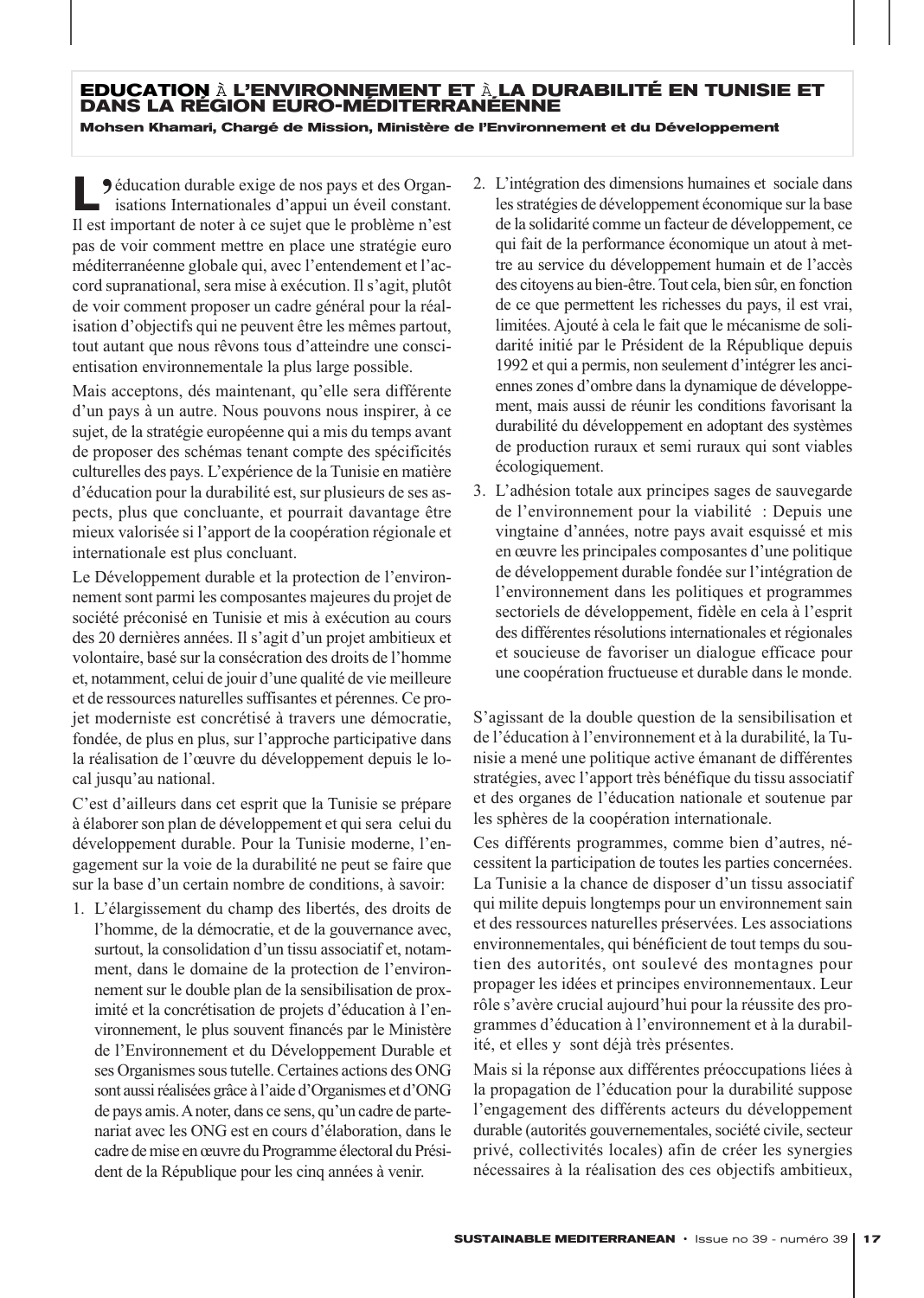elle exige, d'autre part, d'élargir les champs de la coopération sous-régionale, régionale et internationale. En effet, les difficultés d'assurer l'adaptabilité de l'enfant et de l'écolier aux changements climatiques, son adhésion à la lutte contre la désertification, son rôle dans la préservation de la biodiversité et du patrimoine génétique, toutes ces difficultés représentent des préoccupations communes à tous les pays de la région et, même au-delà.

A cet effet, il est à espérer que les différentes formes de coopération bilatérale et multilatérale puissent se conjuguer afin de contribuer à apporter une réponse satisfaisante à l'ensemble des problèmes présentés et réunir, ainsi, les conditions minimums pour un développement durable et profitable à tous, en Tunisie et ailleurs.

En conclusion, je dirai notre souhait de voir la décennie dédiée par l'UNESCO à l'éducation à l'environnement et à la durabilité, embrasser – non seulement les systèmes d'éducation connus- mais aussi tous ceux qui, d'une manière ou d'une autre, prennent part à la décision en matière de développement, à commencer par les organes locaux en passant par les chefs d'entreprises. C'est d'une éducation à l'environnement et à la durabilité pour tous qu'il s'agit et à laquelle nous appelons de tous nos souhaits.

#### **Resolution of the Conference for the Official Launching of the UN Decade of Education for Sustainable Development in the Mediterranean Region Athens, 26-27 November 2005**

We the participants of the Conference for the Of-<br>ficial Launching of the UN Decade of Education for Sustainable Development in the Mediterranean region, invited by the Government of Greece, in collaboration with UNESCO, UNEP/MAP, UNECE and MIO-ECSDE, in Athens, 26 and 27 November 2005,

Recognizing the crucial importance of Education for Sustainable Development (ESD) for the promotion of Sustainable Development in the Mediterranean Region;

Considering the UN Resolution 57/254 declaring the Decade of 2005-2014 as the UN Decade of ESD;

Considering the UNESCO Draft International Implementation Scheme for DESD;

Considering the UNECE Strategy for ESD (Vilnius, 18 March 2005) and its scope to encourage also countries outside its region to follow it;

Recalling the Portoroz Declaration (11 November 2005, Slovenia) requesting the commitment of Mediterranean countries in promoting ESD in their Educational Programmes;

Recalling the Mediterranean Strategy for Sustainable Development (MSSD) which recognizes the importance and relevance of the UNECE Strategy for ESD to be used as a blueprint for the Mediterranean Region;

Appreciating the considerable work carried out by Governments, NGOs, local authorities and other stakeholders in the field of ESD as well as of Environmental Education (EE) and other relevant targeted forms of formal, non-formal and informal education in the Mediterranean region,

We express our firm belief that **a Mediterranean Strategy for ESD** will be of particular importance for the Peoples and Governments of Mediterranean countries to guide and stimulate the initiatives of Governments and relevant stakeholders active in the region in promoting ESD.

To this end:

- We urge the Governments of the Mediterranean countries to adopt a Mediterranean Strategy for ESD.
- We mandate the Government of Greece to facilitate the establishment and operation of an open ended Task Force to prepare the draft Mediterranean Strategy for ESD, using the UNECE Strategy for ESD as a prototype, considering also other relevant inputs, and submit the final draft to the next (2007) meeting of the Contracting Parties to the Barcelona Convention for the Protection of the Mediterranean Sea (in a joint meeting of Ministries for Environment and Education) for adoption, in view of incorporating this Strategy as an integral part of the MSSD.
- We invite the Governments of the Mediterranean countries to create the necessary conditions for proper introduction and implementation of ESD in their educational curricula and include it as an integral part of their National Sustainable Development Strategies. To this end they are encouraged to set up National Committees for ESD and launch the UN DESD in their respective countries involving all relevant stakeholders.
- We call upon the Euro-Mediterranean Partnership (EMP) to support ESD Programmes and the implementation of the proposed Mediterranean Strategy for ESD.
- We invite UNESCO and other competent bodies to facilitate the establishment and operation of a network of Mediterranean Universities and other Academic Institutions working on ESD.
- We invite International Organizations (including IFI's, the WB) and other donors (public and private) to support the implementation of ESD in the region.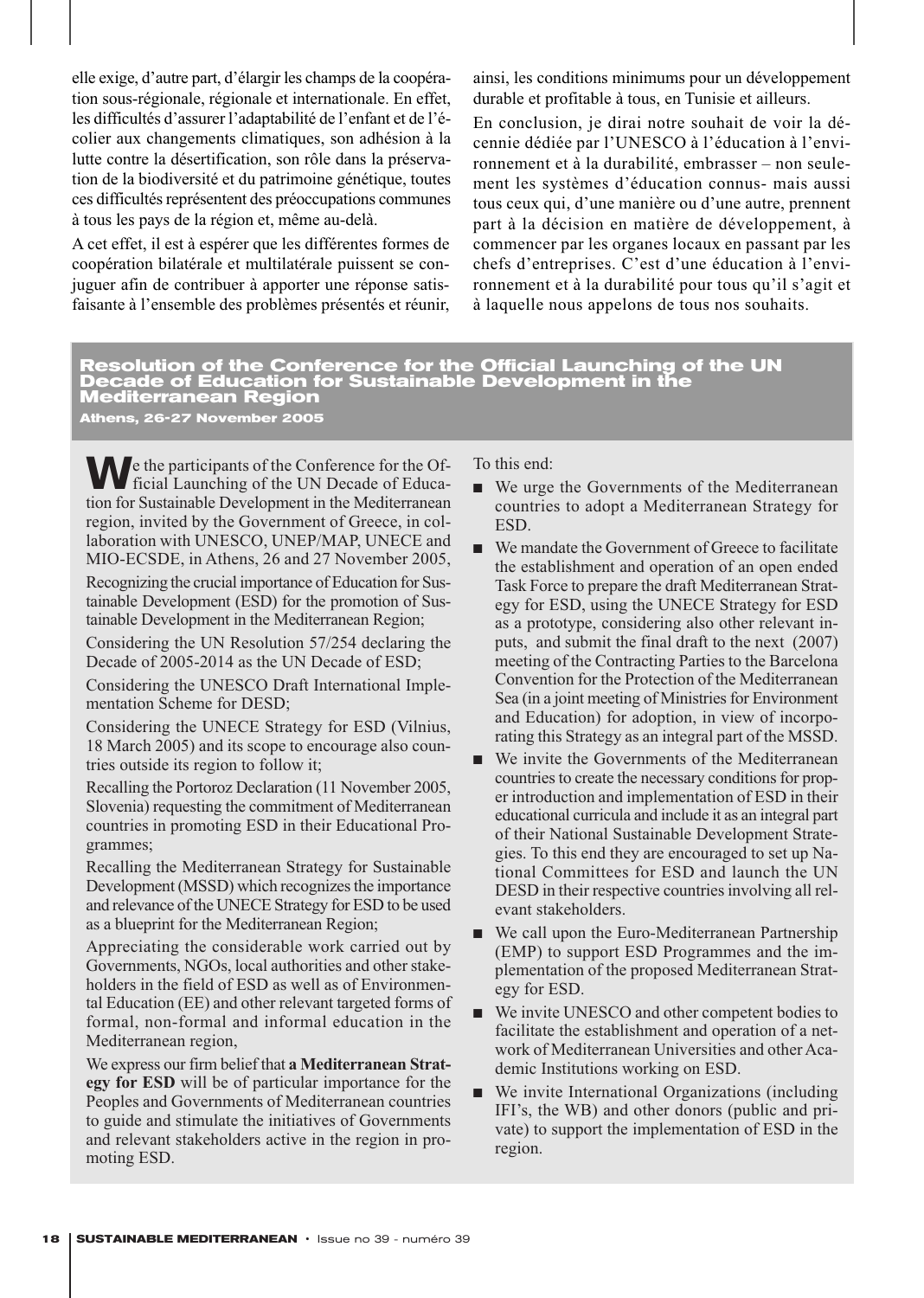**Résolution de la Conférence pour le Lancement Officiel de la Décennie des Nations Unies en faveur de l'Education pour le Développement Durable dans la Région Méditerranéenne Athènes, les 26 et 27 novembre 2005**

**N**ous, participants à la Conférence pour le Lance-ment Officiel de la Décennie des Nations Unies en faveur de l'Education pour le Développement Durable dans la Région Méditerranéenne, invités par le gouvernement grec, en collaboration avec l'UNESCO, UNEP/MAP, UNECE et MIO-ECSDE, à Athènes les 26 et 27 novembre 2005,

Reconnaissant l'importance cruciale de l'Education pour le Développement Durable (EDD) pour la promotion du Développement Durable dans le bassin méditerranéen;

Considérant la Résolution 57/254 des Nations Unies déclarant la Décennie 2005-2014 Décennie des Nations Unies en faveur de l'EDD dans la Région Méditerranéenne;

Considérant le projet de l'UNESCO pour une mise en œuvre internationale d'une Décennie de l'EDD;

Considérant la Stratégie de l'UNECE en faveur de l'EDD (Vilnius, 18 mars 2005) et ses perspectives d'aider également des pays en dehors de sa région géographique;

Rappelant la Déclaration de Portoroz (Slovénie, 11 novembre 2005) demandant aux pays méditerranéens de s'engager à promouvoir l'EDD dans leurs programmes éducatifs;

Rappelant la Stratégie Méditerranéenne pour le Développement Durable (SMDD) qui reconnaît l'importance et la pertinence de la stratégie de l'UNECE pour que l'EDD soit utilisée comme projet officiel pour la Région Méditerranéenne;

Appréciant le travail considérable accompli par les gouvernements, les ONGs, les autorités locales et d'autres parties intéressées au domaine de l'EDD ainsi qu'à l'Education à l'Environnement (EE) et à d'autres formes pertinentes identifiées d'éducation académique, ou non académique dans la Région Méditerranéenne,

Nous exprimons notre conviction profonde qu'une Stratégie Méditerranéenne pour l'EDD sera d'une grande importance pour que les Peuples et les Gouvernements des pays du bassin méditerranéen guident et stimulent les initiatives des gouvernements et des parties prenantes intéressées et actives dans la région par la promotion de l'EDD.

C'est pourquoi :

- Nous recommandons avec instance aux Gouvernements des pays méditerranéens d'adopter **une Stratégie Méditerranéenne pour l'EDD**.
- Nous confions au Gouvernement grec le soin de faciliter la mise en place et l'organisation d'un groupe de travail chargé de préparer le projet de Stratégie Méditerranéenne pour l'EDD, en utilisant les axes de la stratégie pour l'EDD de l'UNECE, tout en prenant également en considération toutes les autres contributions utiles, afin de soumettre la version finale de ce projet pour son adoption lors de la prochaine Conférence des Parties (2007) de la Convention de Barcelone relative à la protection de la Méditerranée (avec une réunion conjointe des Ministres de l'Environnement et des Ministres de l'Education en vue de l'adoption) en vue d'intégrer cette Stratégie dans la SMDD.
- Nous invitons les Gouvernements des pays méditerranéens à créer les conditions nécessaires pour une introduction adéquate et une mise en œuvre de l'EDD dans les programmes scolaires officiels et d'inclure celle-ci dans leur Stratégie Nationale de Développement Durable. Dans cette perspective, ils sont invités à créer des Comités Nationaux pour l'EDD et à lancer la Décennie des Nations Unies en faveur de l'Education pour le Développement Durable dans leurs pays respectifs en impliquant toutes les parties prenantes intéressées.
- Nous demandons au Partenariat Euro-Méditerranéen (PEM) de soutenir les programmes d'EDD et la mise en œuvre de la stratégie méditerranéenne proposée en matière d'EDD.
- Nous invitons l'UNESCO et les autres instances compétentes à faciliter la mise en place et le fonctionnement d'un réseau d'universités méditerranéennes et d'autres institutions académiques qui travaillent sur l'EDD.
- Nous invitons les Organisations Internationales et les financeurs (publics et privés) à apporter leur soutien à la mise en œuvre de l'EDD dans la région.